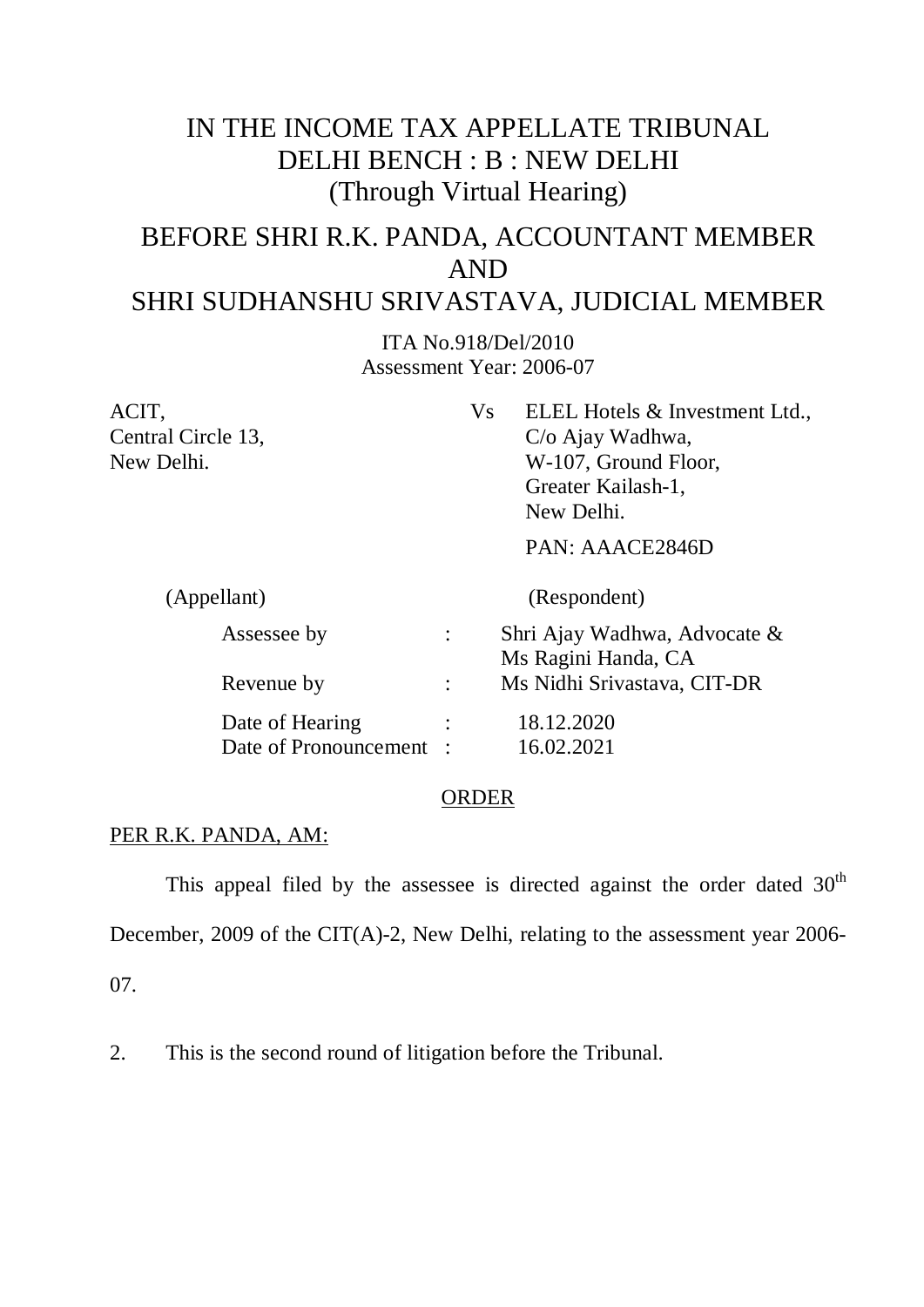3. Facts of the case, in brief, are that the assessee is the owner of 'Hotel Sea Rockø at Band Stand, B.J. Road, Bandra (West), Mumbai. It filed its return of income on  $21<sup>st</sup>$  October, 2006 declaring a loss of Rs.39,39,710/- and has paid an aggregate tax of Rs.9,15,785/- on book profit u/s 115JB of the Act. A search and seizure operation u/s 132 of the IT act was conducted in the group cases of Shri Suresh Nanda on  $28<sup>th</sup>$  February, 2007. The premises of M/s ELEL Hotel and Investment Ltd. (i.e., the assessee) at  $9<sup>th</sup>$  Floor, Hotel Sea Rock at Band Stand, B.J. Road, Bandra (West), Mumbai and other related premises were also covered. In response to notice u/s 153A of the Act dated 09.09.2008, the assessee filed the return of income declaring loss of Rs.5,08,73,700/- along with balance sheet, computation of income and audit report on 18.11.2008. This difference in the return of income was attributed to the changed claim of depreciation. In the original return, the depreciation was claimed to the tune of Rs.3,08,93,616/- whereas the claim increased in the return filed pursuant to the notice u/s 153A of the Act to Rs.7,78,27,608/-. The AO passed the order u/s 143(3) r.w. section 153A r.w.s 153B of the IT Act, 1961 on  $31<sup>st</sup>$  December, 2008 determining the total income of the assessee at Rs.2,85,42,450/- as against the returned loss of Rs.5,08,73,700/- wherein he made various additions/disallowances. Against the assessment order, the assessee filed an appeal before the CIT(A). During the course of proceedings before the ld.CIT(A), the assessee was allowed to raise a ground that the amount paid by it to ITC Ltd. at the time of termination of the agreement with ITC Ltd. ought to be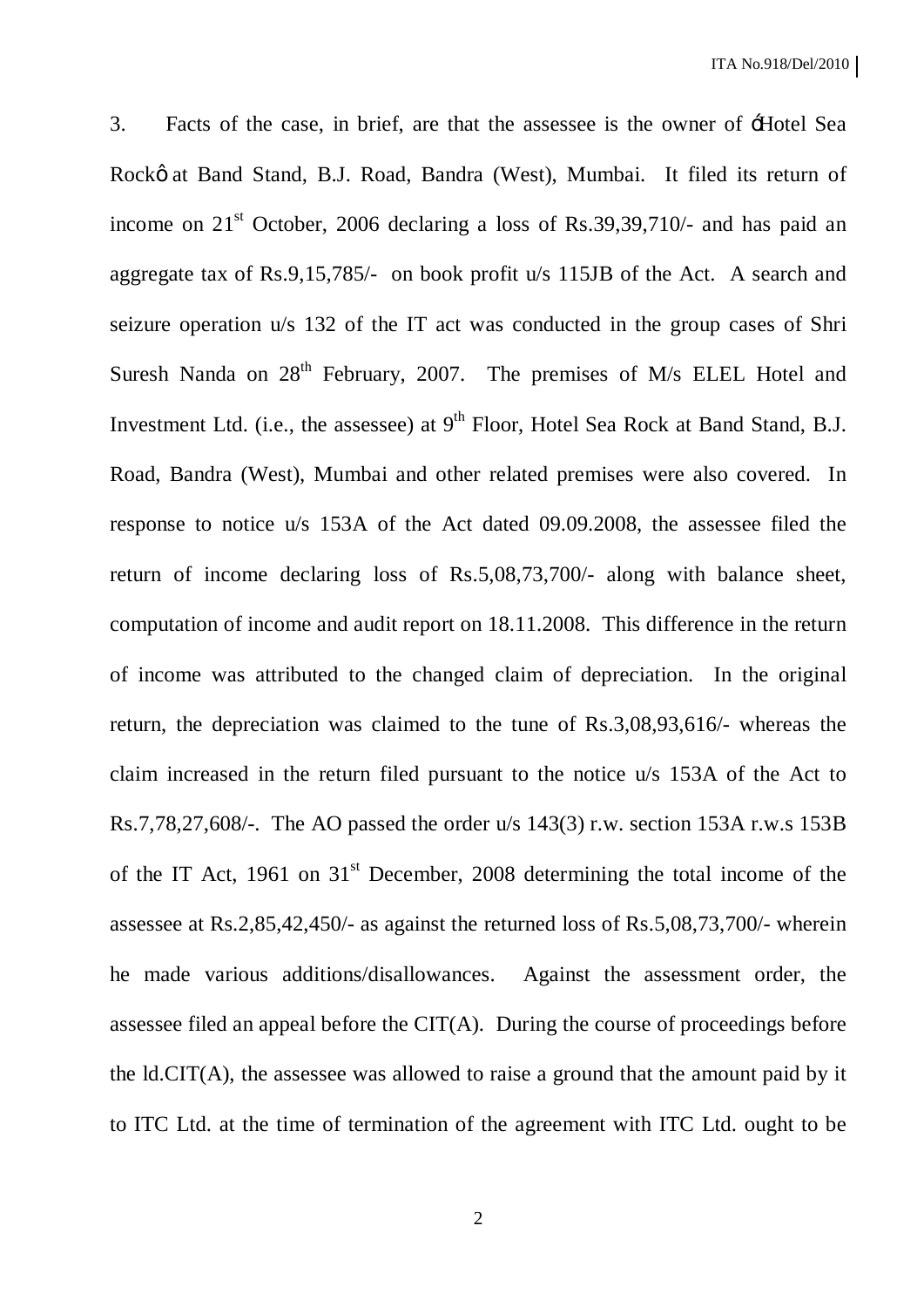allowed as a revenue expenditure. The ld.CIT(A), vide order dated  $30<sup>th</sup>$  December, 2009 came to the following conclusion:-

"6.3.2. Based on the above discussions, ground No. 3 is decided as under:

(a) There was existence of business during the year.

(b) An income of Rs.2,02,67,668/- on account of royalty accrued to the appellant during the year and the same has to be added towards its total income (though not added by AO.)

(c) The hotel building has been used for the purposes of business during the year and therefore depreciation is allowable.

(d) The claim of payment made to ITC Ltd as revenue expenditure cannot be allowed.

(e) The claim of acquiring intangible asset by way of payment of Rs.30.86 crores to ITC Ltd cannot be allowed.

(f) The payment made to ITC Ltd of Rs.30.86 crores has rightly been capitalized by the appellant towards hotel building and depreciation @ 10% applicable to the hotel building has to be allowed as was claimed by the appellant in original return of income. $\ddot{o}$ 

4. Aggrieved by the above order, the assessee as well as the Revenue filed appeal before the Tribunal which was disposed of by the Tribunal vide order dated 5<sup>th</sup> August, 2011. Before the Tribunal, the assessee made three without prejudice arguments in the following order of preference:-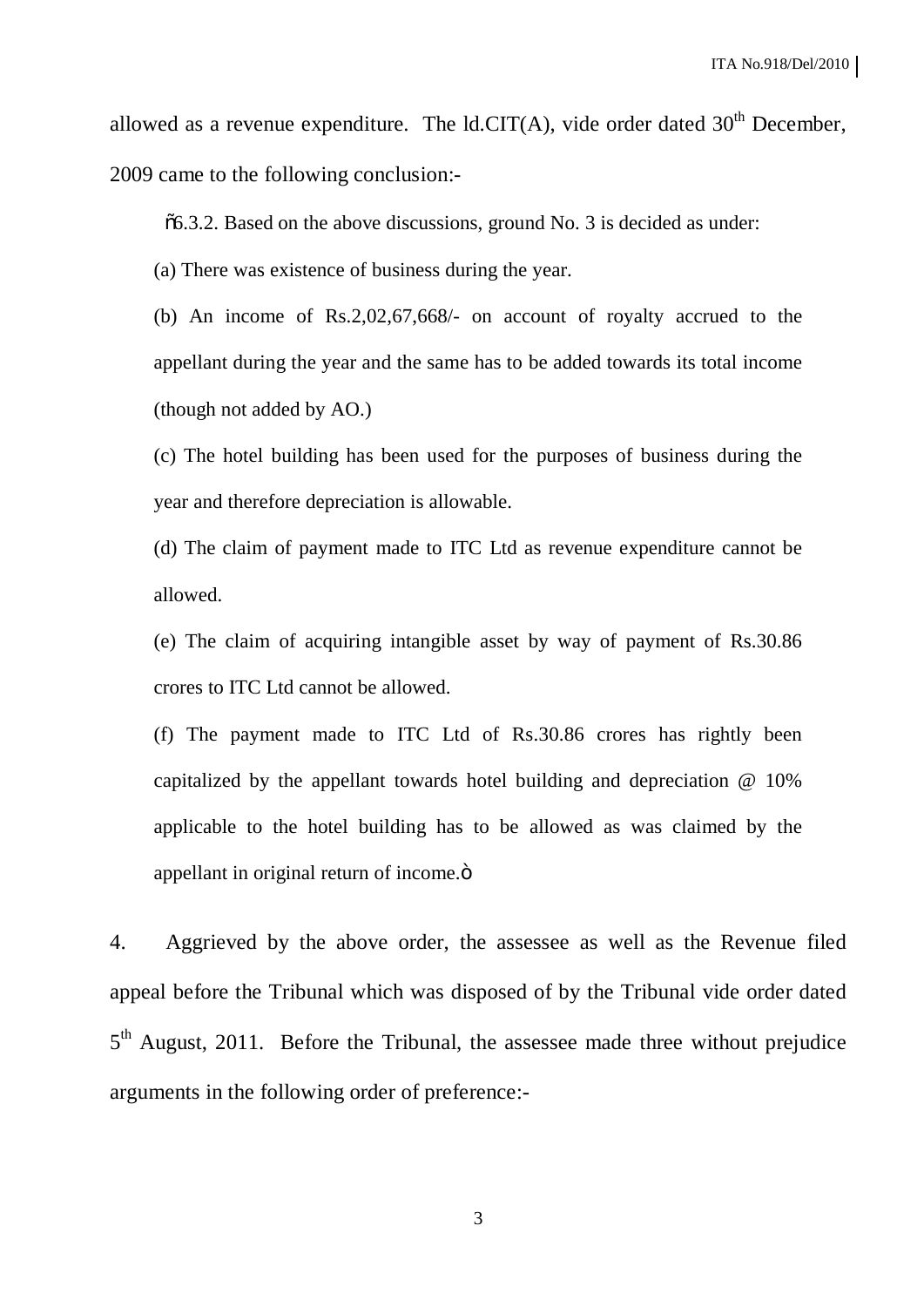(a) The expenditure is revenue in nature;

(b) The expenditure is for acquiring an intangible asset; and

(c) The payment is made for improving the title of the hotel building.

5. So far as the argument that the expenditure is revenue in nature, the Tribunal came to the conclusion that since on account of payment made to ITC Ltd. 'the assessee to business acquired a new lease of life after paying the aforesaid amount, it can only be held to be an expenditure of capital nature. $\phi$ 

6. The Tribunal proceeded to consider the second alternate plea that the payment had led to acquisition of intangible asset and came to the conclusion that the payment cannot be said to be for acquisition of intangible asset. The Tribunal, finally at para 24.16 of the order held that the nature of payment i.e., it is for acquiring peaceful possession of the premises and it has enhanced right of the assessee to use the premises in any manner it desires which was otherwise encumbered upto 30.06.2011. Therefore, the payment can only be attributed to the hotel building and accordingly it is entitled to depreciation at the rate applicable to hotel building. Against the order of the ITAT, the Revenue preferred an appeal before the Hongble High Court wherein the following substantial question of law were framed:-

 $\tilde{\sigma}$  (i) Whether the Income Tax Appellate Tribunal was right in holding that the respondent-assessee is entitled to depreciation on Rs.30.86 crores @10 % as building?

(ii) Whether the Income Tax Appellate Tribunal was right in holding and setting aside the findings of the Assessing Officer that income shown by the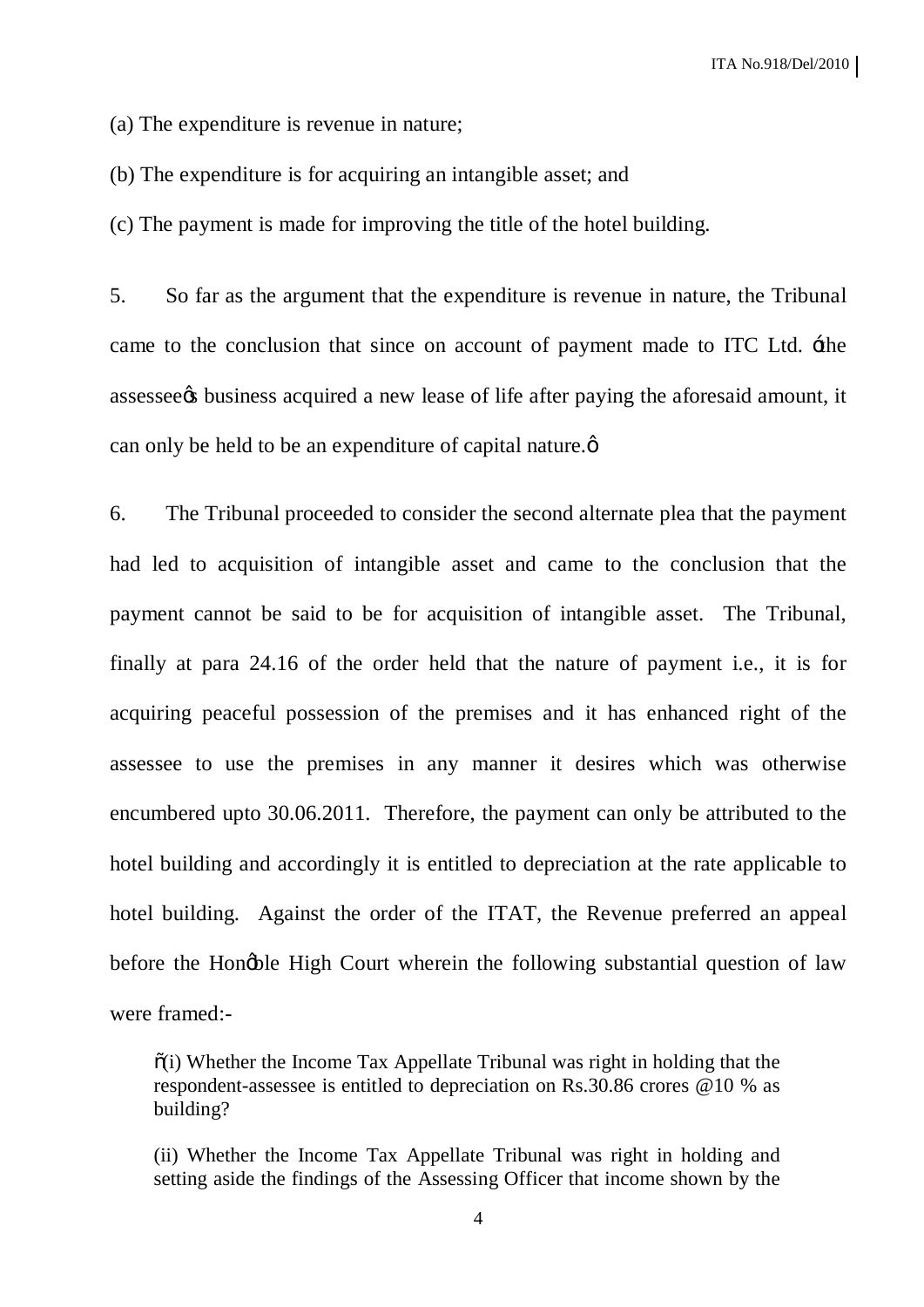assessee as business income should be taxed as income from house property or as income from other sources?

[The contention of the respondent-assessee that the Assessing Officer had not examined and objected to depreciation as building will be also decided while examining the aforesaid question  $No.(i)$ ]. $\ddot{o}$ 

7. The Hongble High Court has discussed this issue and restored the issue to the

file of the Tribunal by observing as under:-

"6. The AO passed an assessment order on 31st December, 2008 under Section 143 (3) read with Section 153-A of the Act assessing the total income of the Assessee at Rs.2,85,42,450/-, as against the returned loss of Rs.5,08,73,700/-. Against the aforementioned assessment order, the Assessee filed an appeal before the Commissioner of Income Tax (Appeals) [ $\text{SCTT}$  (A)"]. During the course of the proceedings before the CIT (A), the Assessee was allowed to raise a ground that the amount paid by it to ITC Limited at the time of termination of the agreement with ITC Limited, ought to be allowed, as a revenue expenditure. In the order dated 30th December, 2009, the CIT (A) came to the following conclusions:

 $\delta$ 6.3.2. Based on the above discussions, ground No. 3 is decided as under:

(a) There was existence of business during the year.

(b) An income of Rs.2,02,67,668/- on account of royalty accrued to the appellant during the year and the same has to be added towards its total income (though not added by AO.)

(c) The hotel building has been used for the purposes of business during the year and therefore depreciation is allowable.

(d) The claim of payment made to ITC Ltd as revenue expenditure cannot be allowed.

(e) The claim of acquiring intangible asset by way of payment of Rs.30.86 crores to ITC Ltd cannot be allowed.

(f) The payment made to ITC Ltd of Rs.30.86 crores has rightly been capitalized by the appellant towards hotel building and depreciation @ 10% applicable to the hotel building has to be allowed as was claimed by the appellant in original return of income.ö

7. Aggrieved by the above order, both the Assessee and the Revenue filed appeals before the ITAT, which were disposed of by a common impugned order (which incidentally was also common to the appeals for the AY 2005- 06). It is seen from paragraph 24.6 of the impugned order of the ITAT that the counsel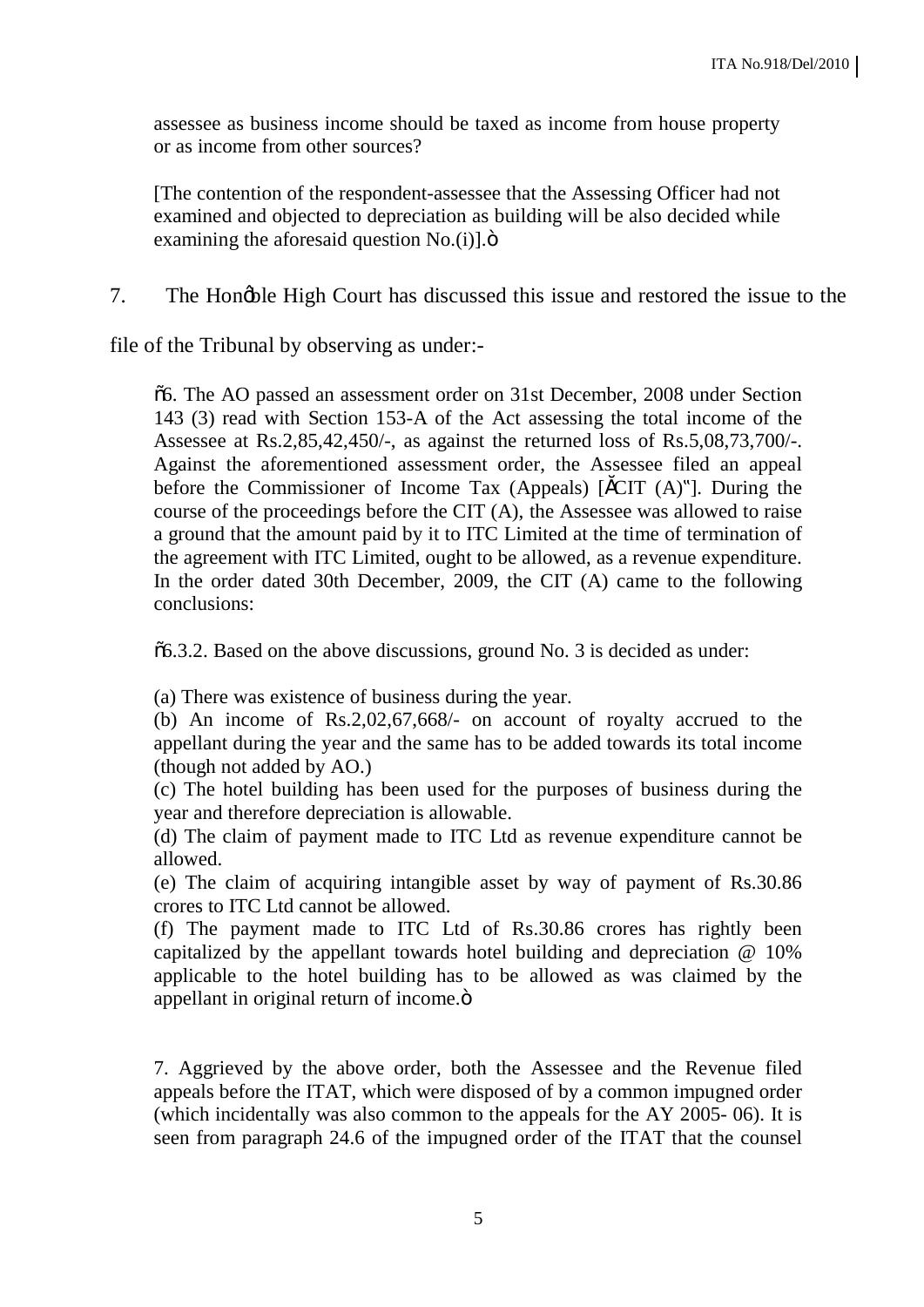for the Assessee made three swithout prejudice" arguments before it in the following order of preference:

- (a) The expenditure is revenue in nature;
- (b) The expenditure is for acquiring an intangible asset; and
- (c) The payment is made for improving the title of the hotel building.

8. The discussion on the aspect whether the payment made to ITC Limited was capital in nature starts from paragraph 24.11 of the impugned order. The ITAT came to the conclusion that since on account of the aforementioned payment to ITC Limited õthe Assessee"s business acquired a new lease of lifeö it could  $\tilde{\text{con}}$  be held to be an expenditure of capital in nature o.

9. The ITAT then proceeded to consider the second alternative plea that the payment had led to acquisition of intangible asset. The ITAT in the impugned order came to the conclusion that othe payment cannot be said to be for acquisition of any intangible asset . It appears that the ITAT, in view of its finding that the expenditure was capital in nature, did not consider it necessary to answer the first of the three submissions of the Assessee, viz., that the expenditure was revenue expenditure and should be allowed as such.

10. Even when the above questions of law were framed before this Court by the order dated 22nd August 2013, it appears that no specific question as such was framed on this aspect.

11. However, it is pointed out by Mr S. Ganesh, learned Senior Counsel appearing for the Assessee, that if Question (i) is to be answered in favour of the Revenue i.e. by holding that the ITAT was in error in holding that the Assessee was entitled to depreciation on Rs.30.86 crores at 10% as building then the corollary would be that the said expenditure has to be treated as revenue expenditure.

12. On the other hand, Ms Vibhooti Malhotra, learned Senior Standing Counsel appearing for the Revenue, submits that the ITAT did not have an occasion to actually examine whether the expenditure could at all be claimed as a revenue expenditure. She points out that without examining how the Assessee treated the amount in the original return filed by it i.e. the return filed prior to the return pursuant to the notice under Section 153-A of the Act, the ITAT could not have come to a conclusion, one way or the other.

13. It must be noticed at this stage that according to the Assessee, it made a claim of depreciation at 10% on the sum of Rs.30.86 treating as building, both in its original return as well as in the return filed pursuant to the notice received under Section 153-A of the Act. However, the alternative plea that this was revenue expenditure or that it was for acquisition of an intangible asset was raised by it for the first time before the CIT (A).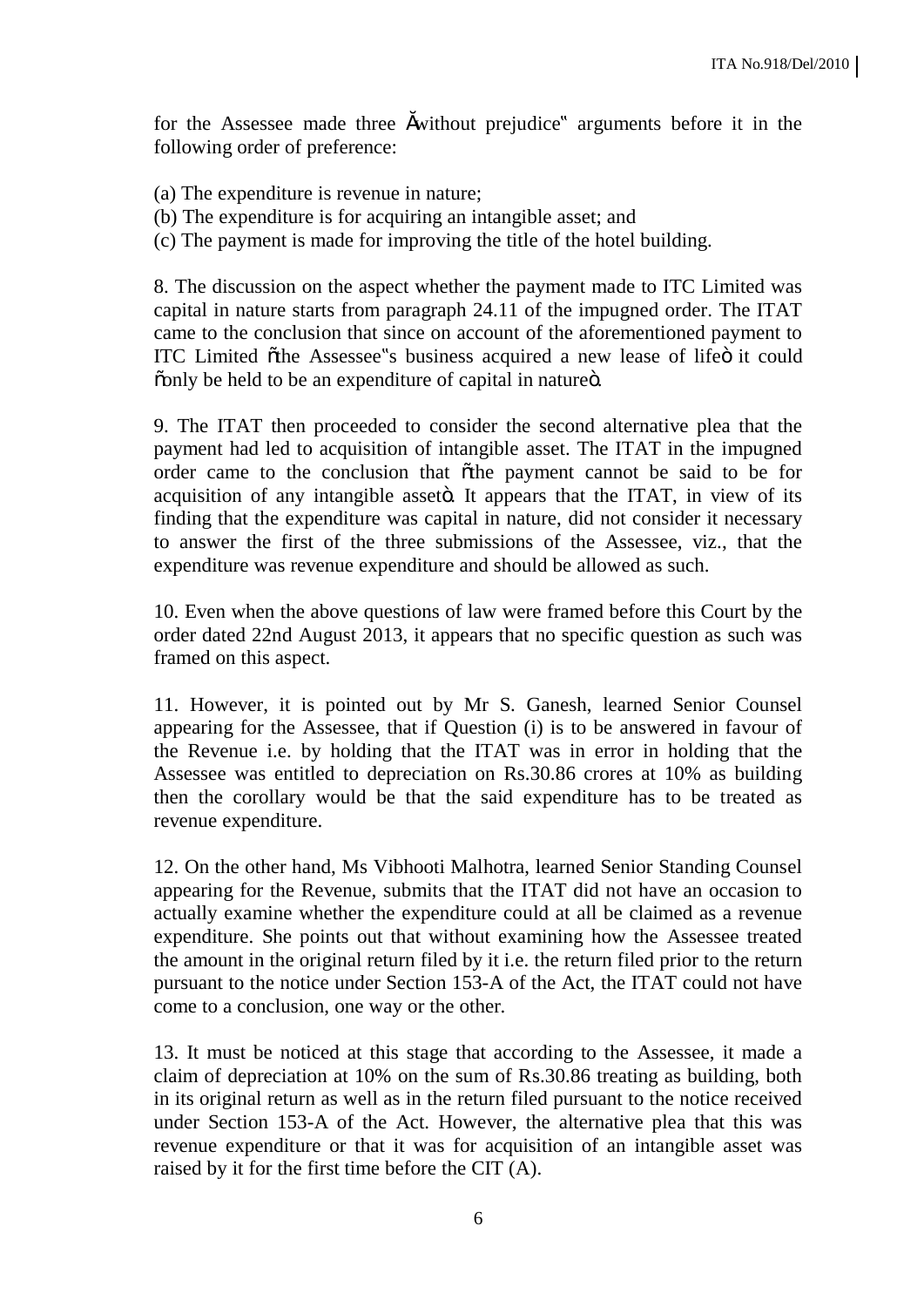14. The Court finds merit in the contention that this aspect of the matter, viz., if the expenditure is not to be treated as scapital expenditure", then it will have to be treated as šrevenue expenditure" was perhaps not addressed in the manner it should have been treated by the ITAT. On this aspect, therefore, the Court considers it appropriate to remit the matter to the ITAT for decision afresh on the treatment to be accorded to the expenditure incurred by the Assessee of the aforementioned sum of Rs.30.86 crores and whether in particular, it should be treated as a šrevenue expenditure" or as šcapital expenditure". The Court makes it clear that it has not expressed any view one way or the other on the respective contentions of the Revenue or the Assessee on the issue, and, it will be open to the ITAT, after examining the entire records, including the original return filed by the Assessee to come to a fresh decision independent of its earlier decisions and any observations in the instant order.

15. As far as the Question (ii) is concerned, the Court is of the view that the findings both of the CIT (A) as well as the ITAT are consistent that the only business of the Assessee was its hotel business and, therefore, the income shown by the Assessee should be treated as income from house property and not as income from other sources. Consequently, Question (ii) is answered in the affirmative i.e. in favour of the Assessee and against the Revenue.

16. The appeal i.e. ITA No. 918/Del/2010 is restored to the file of the ITAT for deciding the specific issue mentioned in para 14 of this order afresh in accordance with law. The appeal shall be listed for directions before the ITAT on 11th September, 2019. The ITAT will make endeavour to dispose of the appeal as expeditiously as possible and in any event within a period of six months from the date of receipt of a copy of this order. $\ddot{o}$ 

8. Therefore, the only question to be decided by us as per the direction of the Hongble High Court as per para 14 of the order is as to whether the payment of Rs.30.86 crores paid by the assessee to ITC Ltd. should be treated as revenue expenditure or as capital expenditure.

9. The ld. Counsel for the assessee submitted that M/s ELEL Hotel & Investment Ltd. i.e., the assessee is the owner of a hotel known as Hotel Sea Rock in Mumbai which was being managed by ITC Ltd. under the Hotel Operator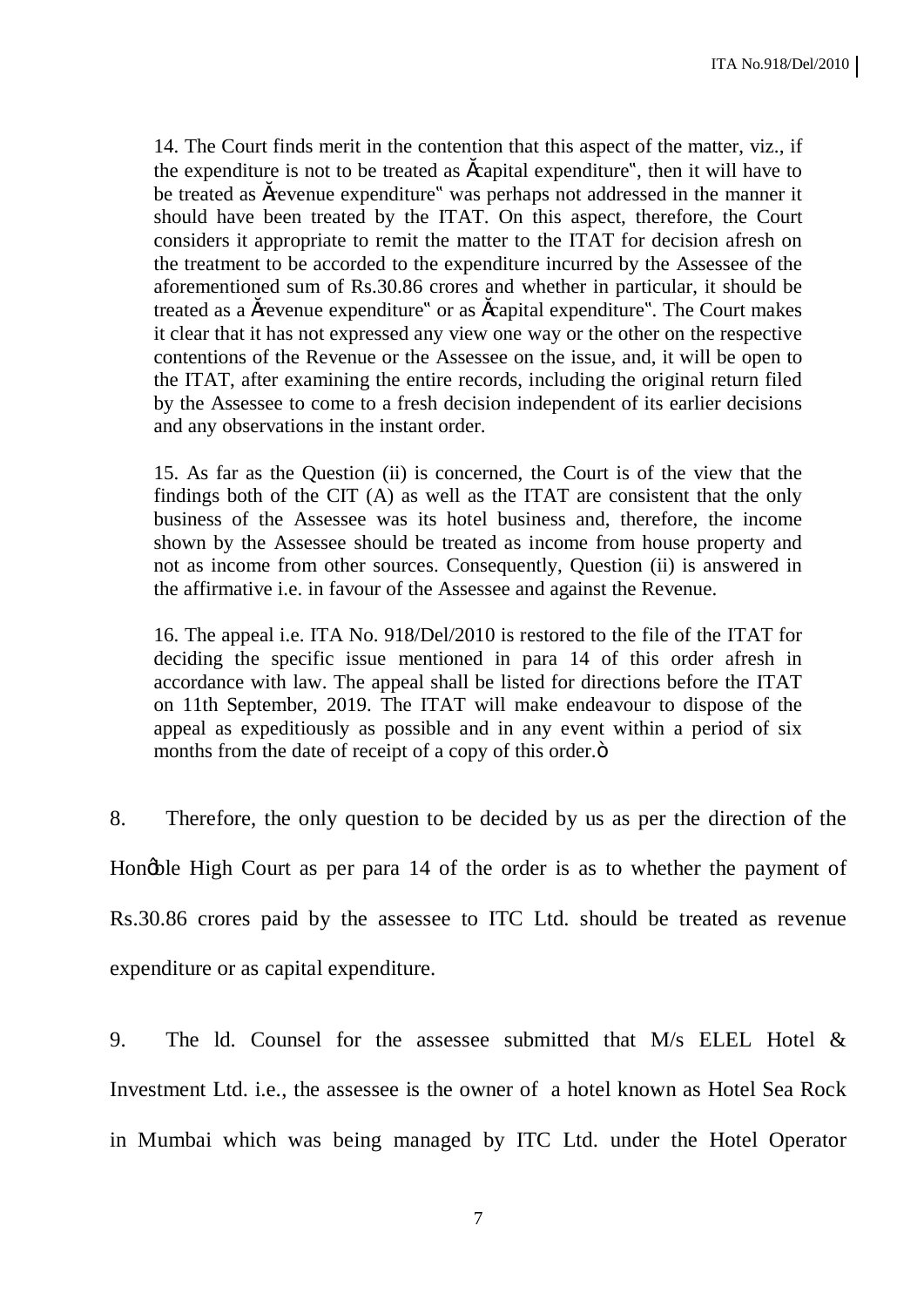Agreement effective from 1986 pursuant to which ITC Ltd., was in possession, control and management of the hotel property and the assessee was entitled to a certain percentage of the revenue, the balance being the remuneration of ITC Ltd. as an operator-cum-manager. Referring to page 39-60 of the paper book, which is the copy of Hotel Operator Agreement dated 03.05.1986 between the assessee and ITC Ltd., he submitted that the terms of the said agreement had not been exhausted and ITC Ltd. still possess rights of renewal. He submitted that in 1993 the hotel was severely damaged as a result of bomb blast during the riots in Mumbai. Pursuant to the damage, substantial number of rooms of the hotel became non-functional requiring extensive repair and renovation. Thereafter, disputes and differences arose between the assessee and ITC Ltd., with respect to responsibility to repair and restore the damaged portion and other consequential issues. Since then, the assessee had been in litigation with ITC Ltd. who had declined to make any payment to the assessee and was appropriating the entire revenue to its own account. Referring to settlement agreement dated  $11<sup>th</sup>$  May, 2005 copy of which is placed at pages 61-73 of the paper book and the consent terms dated  $11<sup>th</sup>$  May, 2005 copy of which is placed at pages 74-99 of the paper book, the ld. Counsel submitted that legal proceedings were undertaken both by the assessee company and ITC Ltd. and the disputes were eventually settled after a period of 12 years. He submitted that in such circumstances the assessee company out of commercial expediency terminated the operator-cum-management agreement and paid a sum of Rs.43.10 crores during assessment year 2006-07. Referring to page 67 of the paper book, he submitted that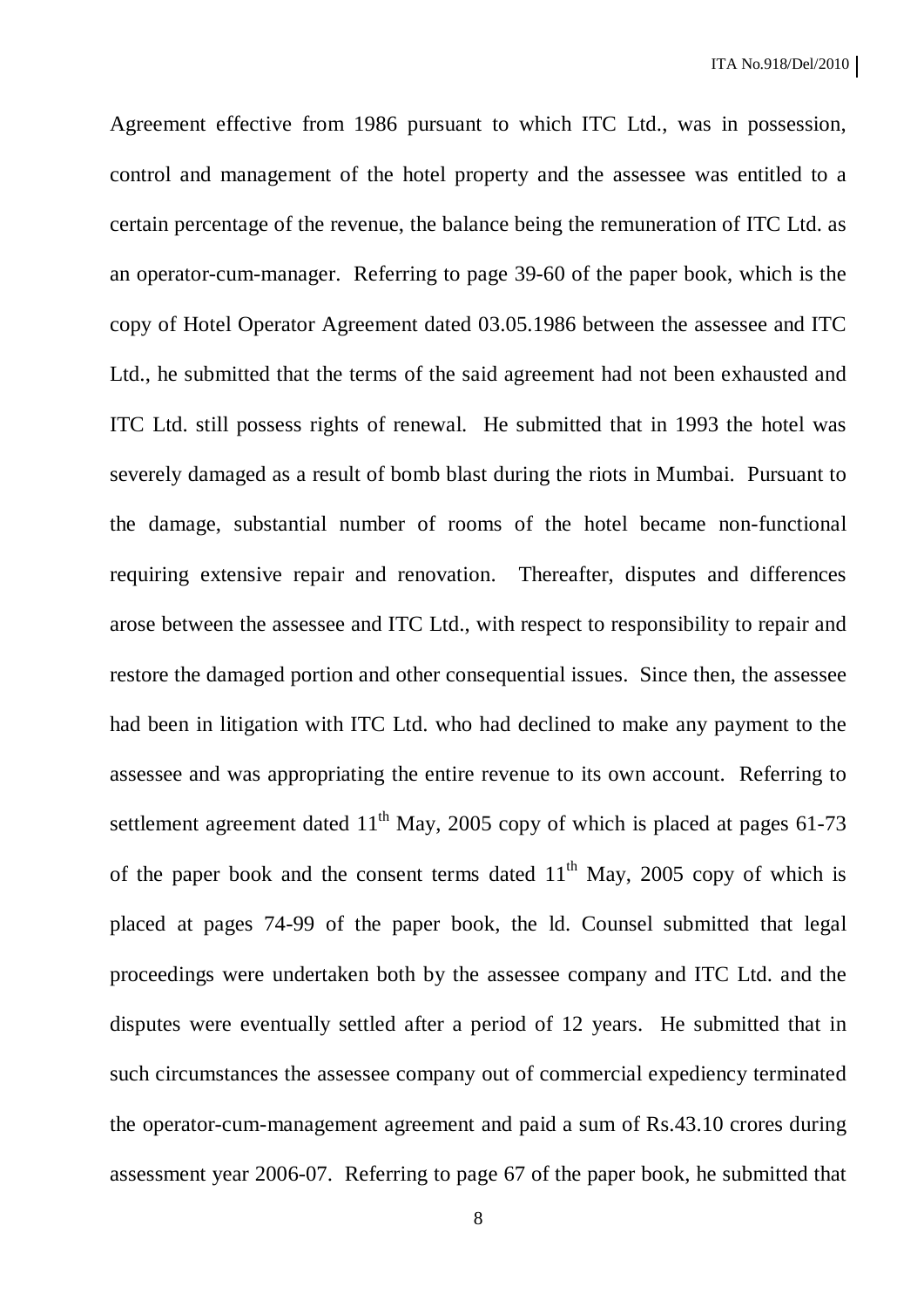as per the terms of the settlement, ITC Ltd. would hand over vacant and peaceful possession of hotel property. He submitted that the amount was accounted for in the books of account of the assessee as under:-

| a) Repayment of security deposit ITC                      | Rs.7.75 Cr.    |
|-----------------------------------------------------------|----------------|
| b) Reimbursement towards cost of stores acquired from ITC | $0.64$ Cr.     |
| c) Reimbursement towards transfer of various accounts     | Rs.3.84 Cr.    |
| d) Towards Termination of operator agreement and Assessee |                |
| Obtaining rights to operate the hotel                     | Rs.30.86 Cr.   |
| Total                                                     | $43.10$ crores |

10. He submitted that the assessee in the return filed u/s 139(1) of the IT Act, 1961 had capitalized the amount under the head  $\pm$ building that the said payment was towards the vacation of the building and accordingly claimed depreciation @ 10% on Rs.30.86 crores which can be verified from page 33 of the paper book. Consequent to search on 28.02.2007 and in response to notice u/s 153A, the payment was re-categorised as intangible asset depreciable @ 25% being in the nature of business and commercial rights. He submitted that during the course of assessment proceedings, the assessee made an alternate claim that the payment to ITC having been made to terminate an onerous agreement was wholly and exclusively for the purpose of business and was deductible u/s 37 of the IT Act. He submitted that the AO rejected all claims without giving any specific findings on this claim by simply stating that there was no business during the year and no asset had been used for the purpose of business actually or constructively. He failed to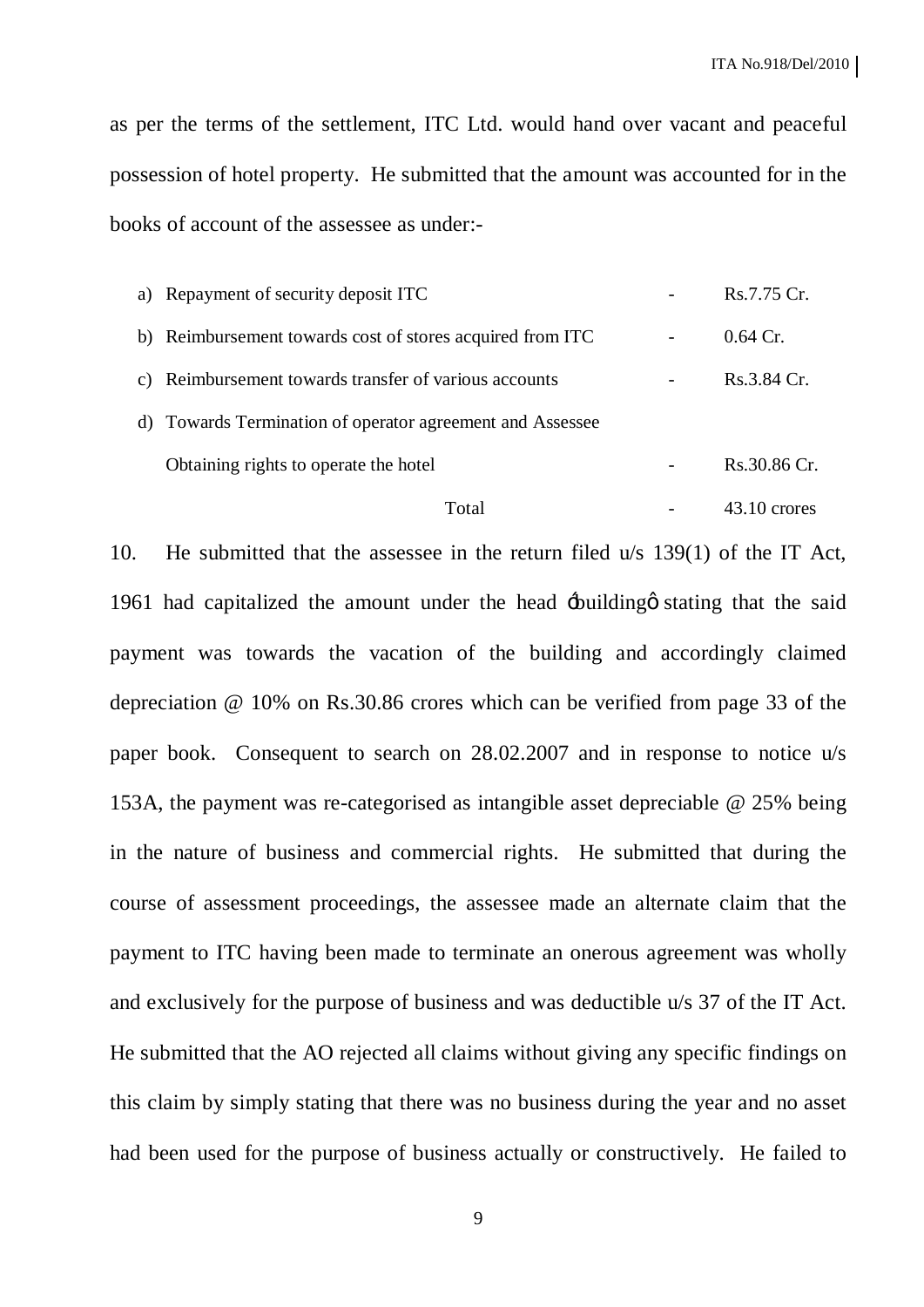record a finding as to whether payment to ITC Ltd. resulted into a depreciable asset, building or intangible and even if there was no business during the year depreciation should be allowed or not in subsequent years.

10. He submitted that the CIT(A) allowed depreciation on the asset stating that all the conditions to claim depreciation u/s 32 had been met and that the asset was in the nature of capital asset and was used for the purpose of business and the business was in existence during the year. The ld.CIT(A) further held that no new claim of deduction or allowance can be made by the assessee in section 153A proceedings as it was a completed assessment on the date of search. He also held that the payment made could not be said for acquiring  $\pm$ ight to run the hotels and even if it was treated as  $\pm$ ight to manage and conduct business itill this asset could not be intangible asset as defined  $u/s$  32(1)(ii) of the Act. He further held that on merits also the payment to perfect a title or as a consideration for getting rid of defect in the title would be a capital payment.

10.1 Referring to the order of the Tribunal, he submitted that the Tribunal held that it was a case of re-possession of an asset leased to ITC Ltd. and it enhanced the right of the assessee to use the premises in any manner it desires which was otherwise encumbered upto 30.06.2011 and, therefore, the payment was attributable to hotel building and was entitled for depreciation at the rate applicable to hotel building. The Tribunal further held that the assessee can take a plea or claim for deduction in the return filed u/s 153A. It also held that the payment did not lead to acquisition of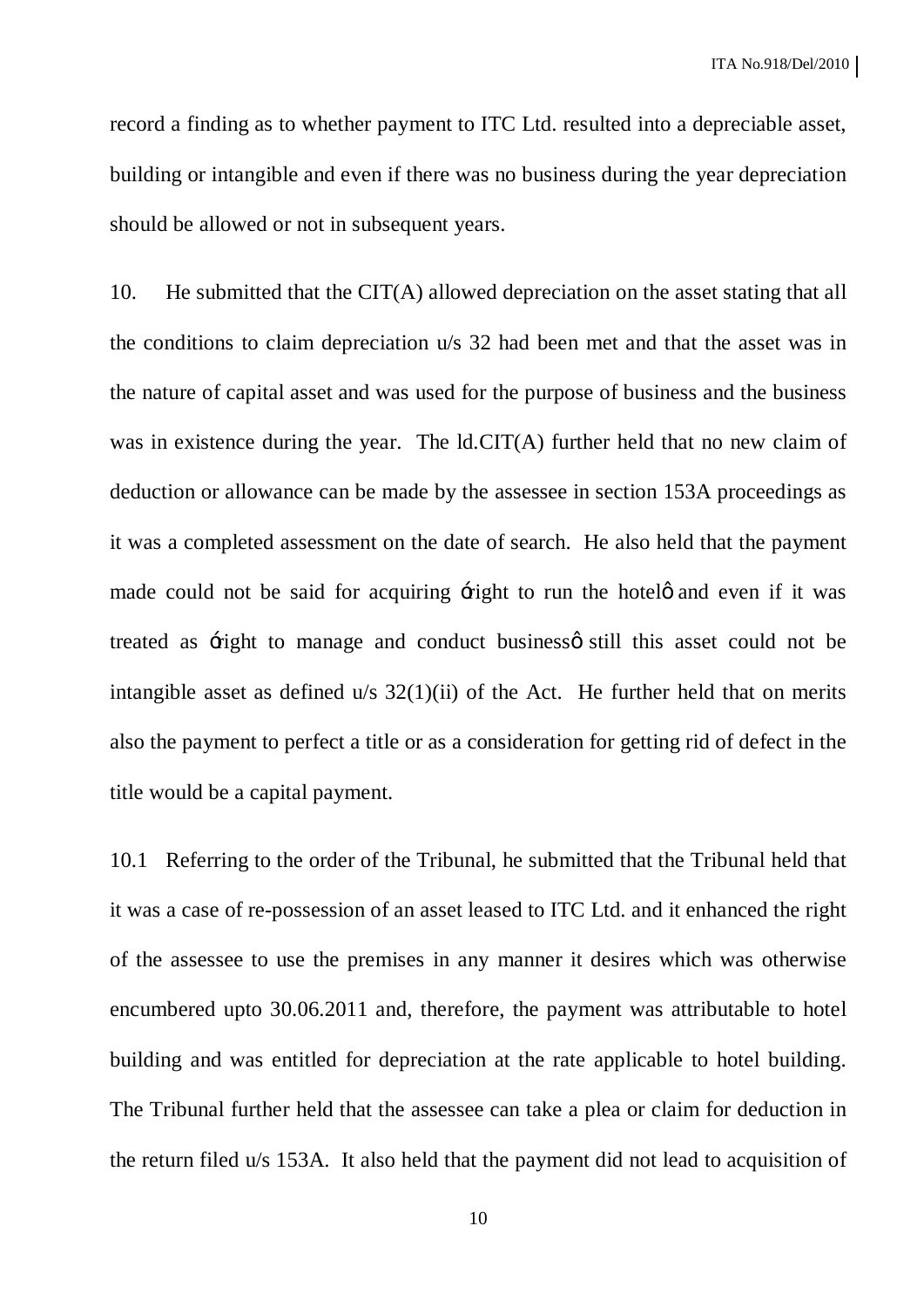any intangible asset. The Tribunal further held that the payment can only be attributed to hotel building as it enhanced the right of the assessee to use the premises in any manner it desires.

[

10.2 Referring to paras 9 to 14 of the order of the Hongble High Court dated  $20<sup>th</sup>$ August, 2019, he submitted that now that the Honoble High Court has remitted the matter to the Tribunal for deciding afresh on treatment of the same stating that the Tribunal had not examined whether the expenditure was revenue and should be allowed. Therefore, the only question before the Tribunal is as to whether the above amount has to be treated as revenue expenditure or not.

11. The ld. Counsel for the assessee submitted that the compensation paid to ITC Ltd. should be allowed as a revenue expenditure. Referring to clause 2.1 of Article II of the Hotel Operator Agreement, copy of which is placed at page 41 of the paper book, he submitted that the Hotel Operator Agreement dated  $3<sup>rd</sup>$  May, 1986 clearly states that the assessee has granted a licence to ITC Ltd. to operate the hotel. Therefore, this is not a lease and no property right has been transferred to ITC Ltd. Referring to Article IV of the Hotel Operator Agreement copy of which is placed at page 45 of the paper book, he submitted that the duration of the agreement has been defined which is 25 years commencing from 01.07.1986 subject to ITC Ltd. not committing any breach of terms and conditions of the agreement. The agreement was renewable at the option of ITC for a further period of 25 years. Referring to clause 18.1 of Article XVIII of the Hotel Operator Agreement, copy of which is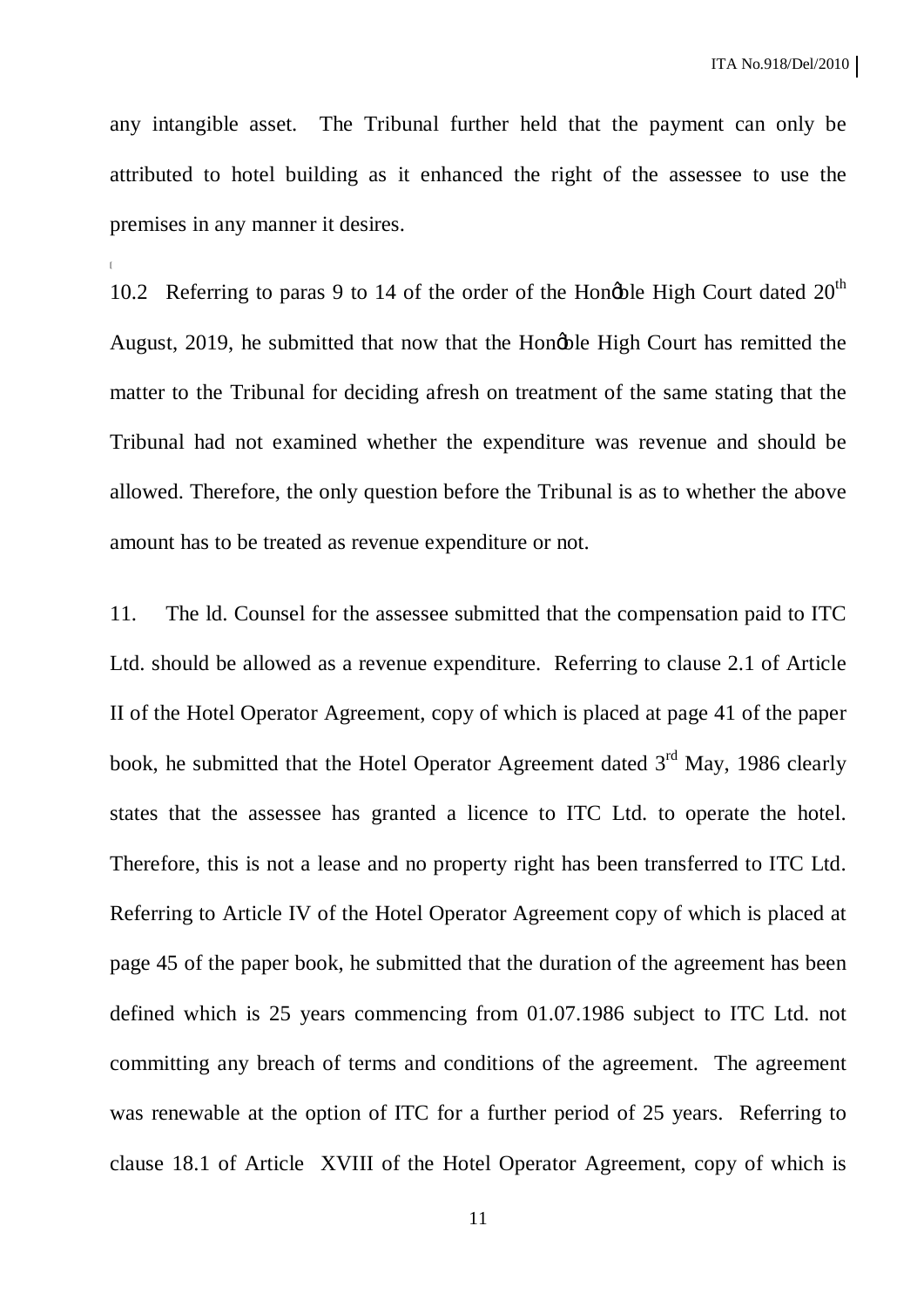placed at page 56 of the paper book, he submitted that it is stated in the said agreement that the possession of the property is not delivered to ITC Ltd. and no interest or any tenancy or any other interest in the assessee to property or asset is created or intended to be created in favour of ITC Ltd. The assessee remains in possession of the property at all points of time and no tenancy or leasehold rights are created in favour of ITC Ltd. Referring to the decision of the Tribunal dated  $5<sup>th</sup>$ August, 2011, the ld. Counsel drew the attention of the Bench to the argument of the ld. DR which find mention at page 60 of the said order and submitted that the ld. DR has argued that the payment was made to get vacant possession of the hotel and not for acquiring the right to run the hotel. Since the ld. DR has himself argued that this expenditure should not be treated as capital expenditure, therefore, the argument of the Department only supports the contention of the assessee that the said amount has to be treated as revenue in nature.

12. Referring to the point 11 of the settlement agreement dated  $4<sup>th</sup>$  May, 2005 which appears at page 66 of the paper book, he submitted that it is stated in the said agreement that the licence will be terminated w.e.f. the date of settlement agreement with no claim of any nature remaining outstanding between the assessee and the ITC. It is also stated at point 12 at page 66 of the paper book that ITC will withdraw its management personnel from the hotel and deliver possession to the assessee. Referring to clause (iv) of point  $\exists n, \emptyset$  of consent terms, copy of which is placed at page 78 of the paper book, he submitted that payment of Rs.32.42 crores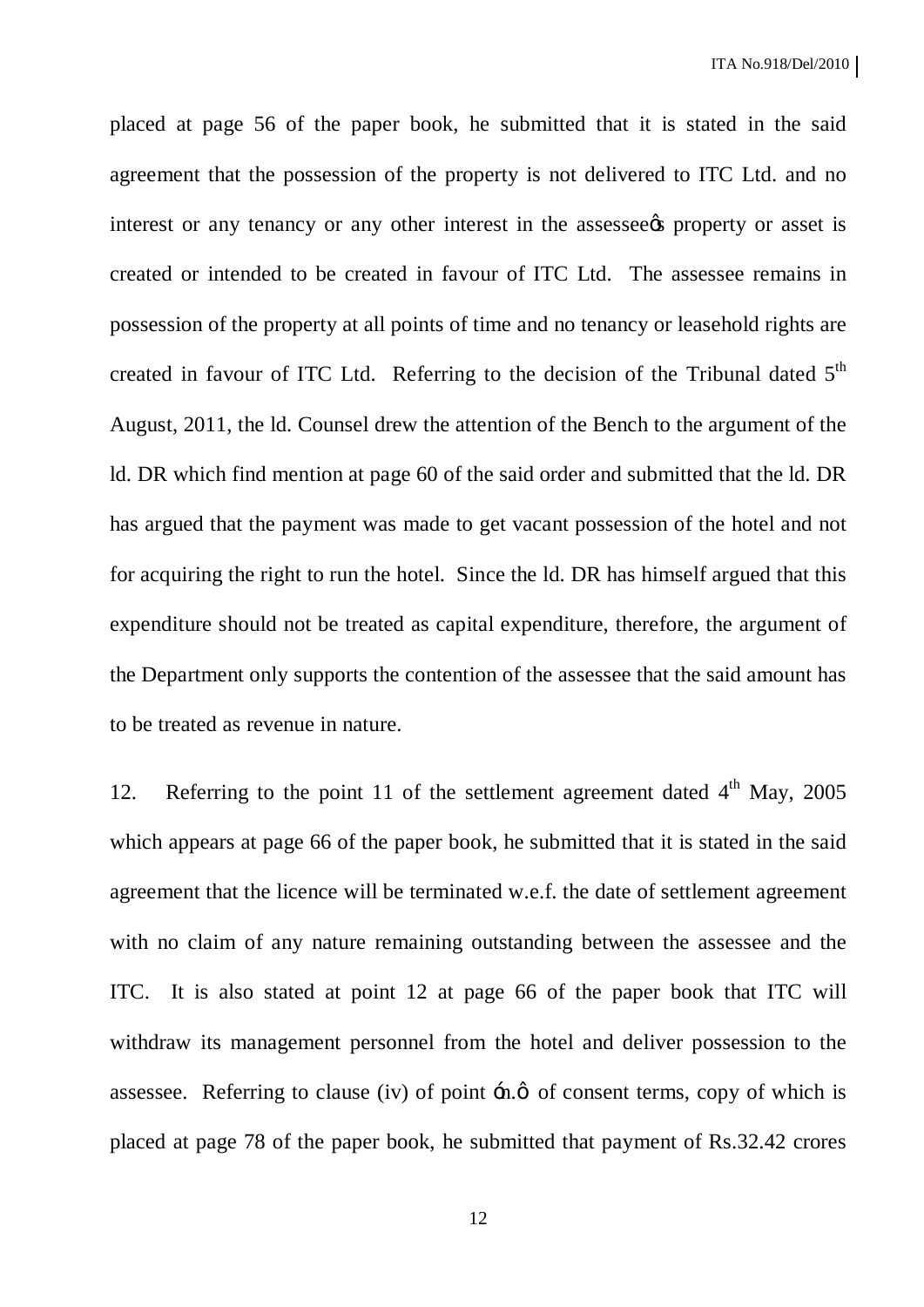was only for relinquishment of rights under operating licence. He submitted that there was no addition to the capital asset and there was no change in the capital structure. He submitted that payment made for removal of restriction, obstruction or disability may result in acquiring benefits to the business, but that by itself would not acquire any capital asset. By getting freed from the ITC, the assessee did not acquire any advantage in the capital field. It did not result in starting any new business to enable it to continue its business without being hinged by the contract. The stage of parting with ownership in relation to the hotel in possession of ITC had not been reached. Since there was no question of acquiring a property, it cannot be said that the payment made was for having a benefit of enduring nature or any income yielding asset. He submitted that there is no addition to or expansion of the profit making apparatus of the assessee. The income earning machine remains what it was prior to payment of compensation. He submitted that there was no asset of an enduring nature involved, but, only an alternation in the mode of earning the money from the hotel and, therefore, the compensation paid had arisen out of business necessity. He submitted that the expenditure incurred for termination of the agreement was to avoid commercial inconveniences occurring in future and to facilitate the smooth functioning of the business i.e., in relation to the carrying on of the business in a profitable manner. He submitted that the assessee has acquired nothing new of enduring nature as it always had the asset of enduring nature. It was not a case where the assessee was acquiring for the first time something which it did not otherwise own or possess. It was, thus, a change in method of earning profits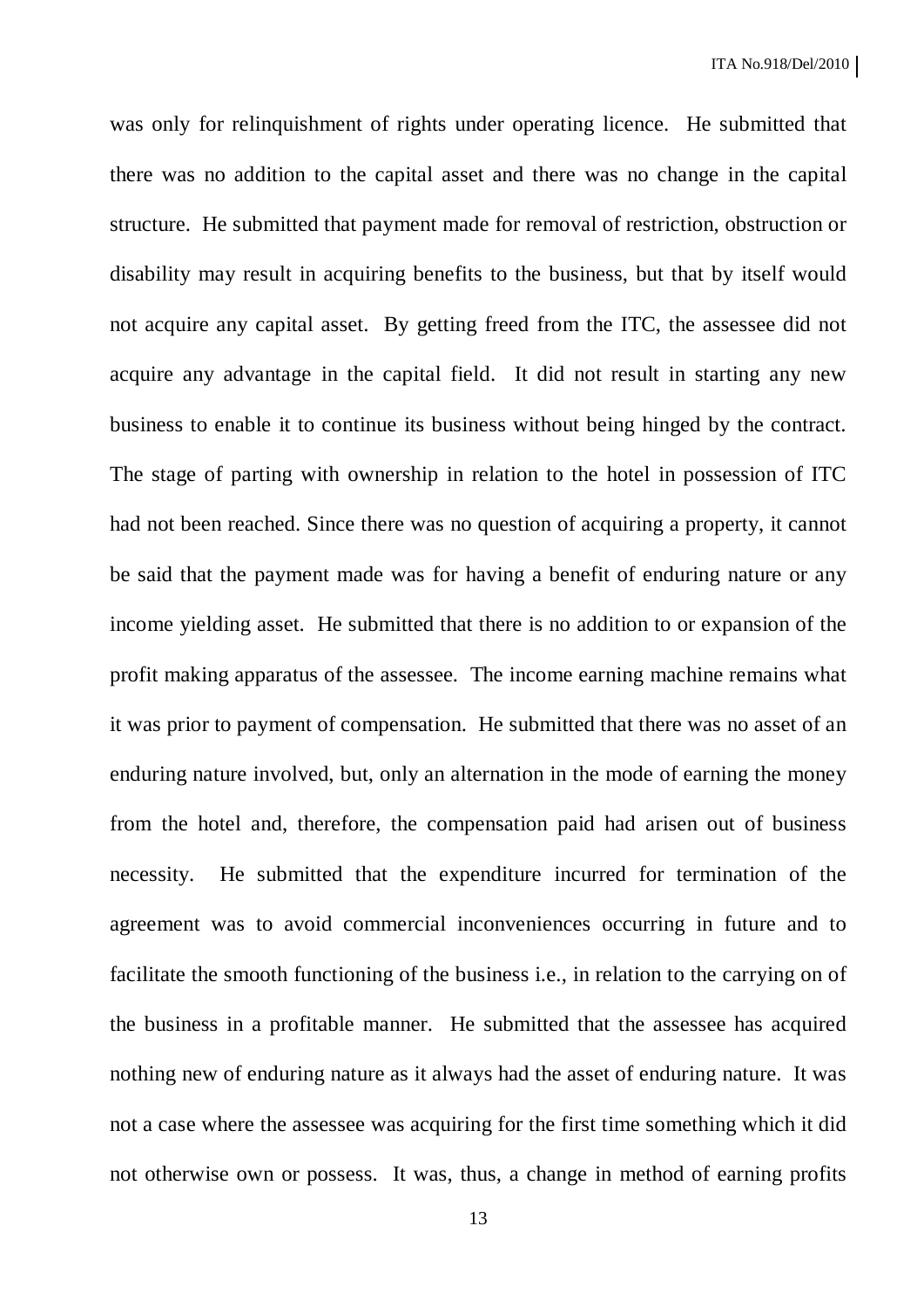ITA No.918/Del/2010

from the hotel and not a transfer of any asset. He submitted that the agreement was terminated on business considerations and as a matter of commercial expediency and, therefore, such expenditure would be deductible u/s 37 of the Act.

13. The ld. Counsel submitted that after the cessation of the agreement with ITC Ltd., the business continued by means of Hotel Operator Agreement dated  $11<sup>th</sup>$  May, 2005 between the assessee and Claridges Hotel Pvt. Ltd. (CHPL) The agreement continued to be operative till  $31<sup>st</sup>$  July 2006 and after its termination the assessee operated, managed and continued to run the hotel in its own name till October, 2006 during 2007-08. He submitted that the agreement with CHPL is almost identical subject to some minor differences. The Department has, right from the beginning, treated such type of agreement as a business agreement and has added 23% of share of revenue receivable from ITC as business receipts. The ld. Counsel referred to the following decisions and submitted that the payment of Rs.30.86 crores paid to ITC Ltd. towards termination of operator agreement and assessee obtaining rights to operate the hotel has to be treated as Revenue expenditure in nature:-

i) Addl.CIT vs. J.S.S. (P) Ltd., (1984) 19 Taxman 521 (Delhi);

ii) Gopal Das Estates & Housing (P) Ltd. vs. CIT, (2019) 412 ITR 489 (Del);

iii)Shyam Buriap Company Ltd. vs. CIT (2016) 380 ITR 151 (Calcutta);

iv) Bikaner Gypsums Ltd. vs. CIT (1991) 187 ITR 39;

v) CIT vs. Associated Cement Companies Ltd. (1988) 172 ITR 257 (SC);

vi) Empire Jute Co. Ltd. vs. CIT (1980) 124 ITR 1 (SC);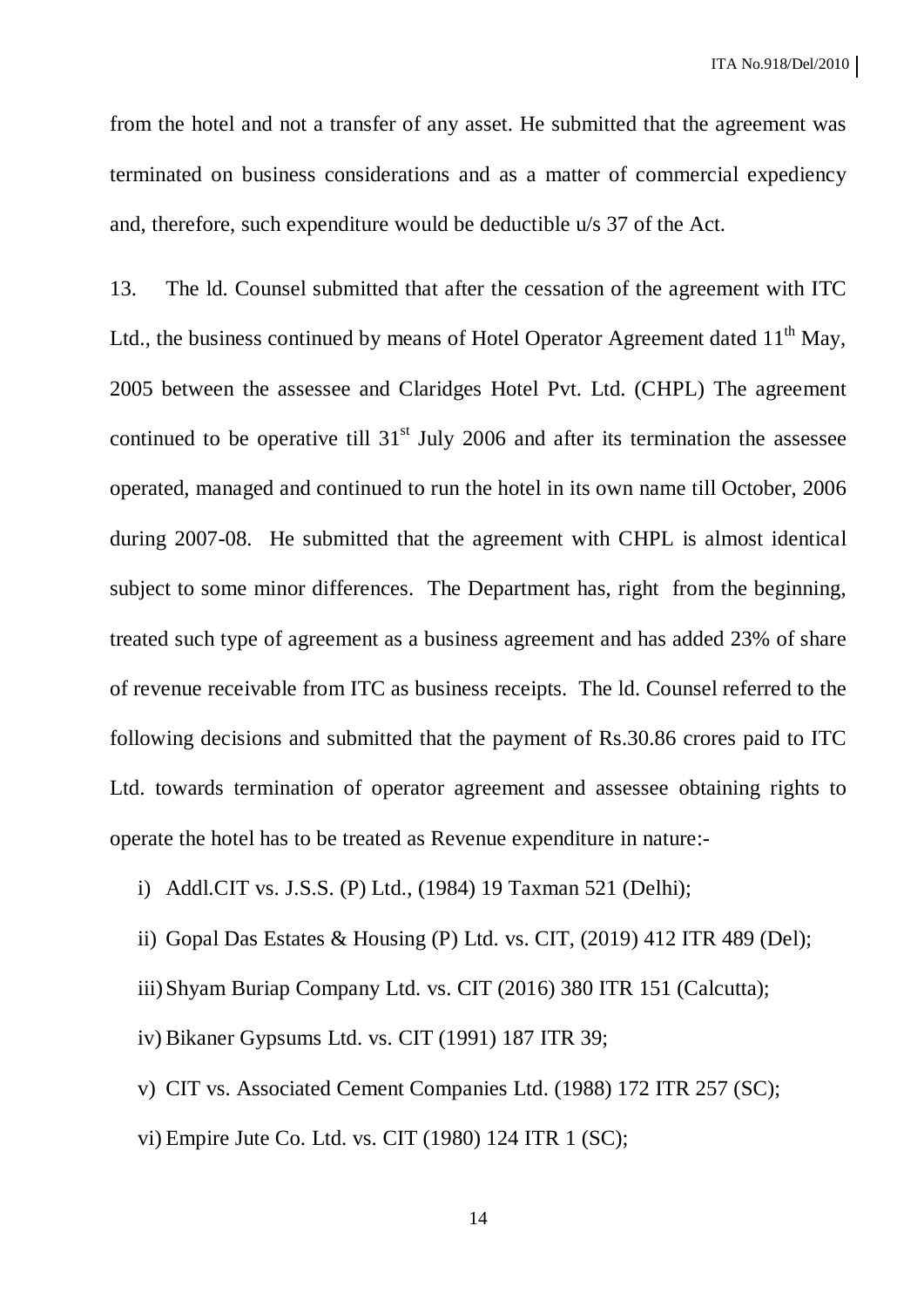- vii) CIT vs. Ashok Leyland Ltd.  $(1972)$  86 ITR 549 (SC);
- viii) Airport Authority of India vs. CIT (2012) 340 ITR 407 (Del);
- ix) CIT, Bombay vs. Airlines Hotel (P) Ltd.;
- x) CIT vs. UTI Bank Ltd. (2013) 32 taxmann.com 282 (Gujarat);
- xi) CIT vs. M/s Shriram Builcons Ltd. ITA No.39,53,60,65 of 2006.
- xii) CIT vs. Motor Industries Co. Ltd. (1997) 223 ITR 112 (Karnataka);
- xiii) CIT vs. Sales Magnesite (P) Ltd. (1995) 214 ITR 1 (Bombay);
- xiv) CIT vs. Auto Distributors Ltd. (1994) 210 ITR 222 (Calcutta);
- xv) CIT vs. Peico Electronics & Electricals (1992) 107 CTR Cal 240;
- xvi) Cannanore Spinning & Weaving Mills Ltd. vs. CIT (1961) 42 ITR 528 (Ker.);
- xvii) Ebrahim Aboobaker vs. CIT (1971) 81 ITR 664 (Bombay);
- xviii) Motor Industries Co. Ltd. vs. Inspecting assistant Commissioner (1989) 31 ITD 350 (Bang) ITAT;
- xix) CIT vs. B.L. Dhingra & Sons (1985) 153 ITR 167 (Del);
- xx) P. Orr & Sons vs. CIT (1959) 35 ITR 556 (Mad);
- xxi) L.H. Sugar Factory & Oil Mills (P) Ltd. vs. CIT (1980) 125 ITR 293 (SC);
- xxii) Lakshmiji Sugar Mills Co. (P) Ltd. vs. CIT (1971) 82 ITR 376 (SC);
- xxiii) CIT vs. Cominco Binani Zinc Ltd. (1993) 204 ITR 56 (Cal);
- xxiv) CIT vs. Todi Tea Co. Ltd. (1999) 239 ITR 28 (Cal).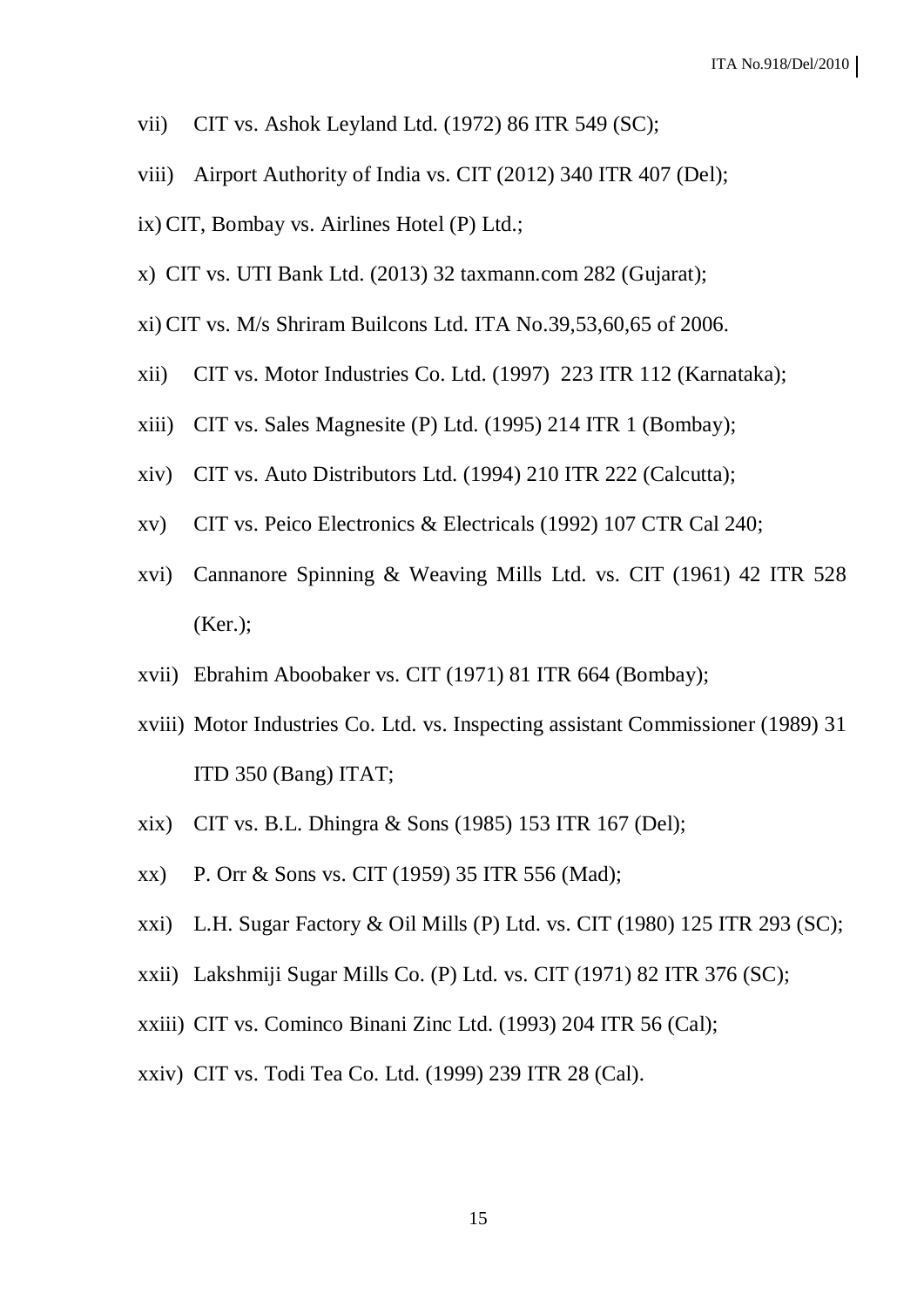14. The ld. DR, on the other hand, submitted that the Tribunal has already dealt with all the three issues and has already held the payment to ITC Ltd. as capital in nature. He submitted that a perusal of Article 3 of the Agreement dated  $3<sup>rd</sup>$  May, 1986 between ITC and the assessee shows that all workmen, employees, members of the staff including managerial staff as may be decided by ITC shall be on the pay roll of ELEL and their salaries, wages and other emoluments and perquisites shall be granted and disbursed by ITC. Thus, ITC is paying salary to all the staff and managerial personnel. Referring to Article IX of the said agreement, the ld. DR submitted that all the renovations, alterations, refurbishings, equipment replacements and capital expenditure shall be undertaken by ITC on its own cost. The said movable assets will belong to ITC Ltd. and depreciation on the same will be claimed by ITC. He submitted that even insurance is also paid by ITC. Thus, ITC is using the property and carrying on business and, therefore the assessee cannot claim the payment made to ITC as revenue in nature. He accordingly submitted that the order of the Tribunal holding the payment to be capital in nature should be upheld and the assessee should not be allowed to claim the expenditure as revenue in nature.

15. The ld. Counsel for the assessee in his rejoinder submitted that the matter has been remanded back by the Hongble Delhi High Court for being considered afresh by the Tribunal. Before the Hongble High Court, the issue was relating to the allowability of depreciation @ 10% on the above expenditure which was treated as a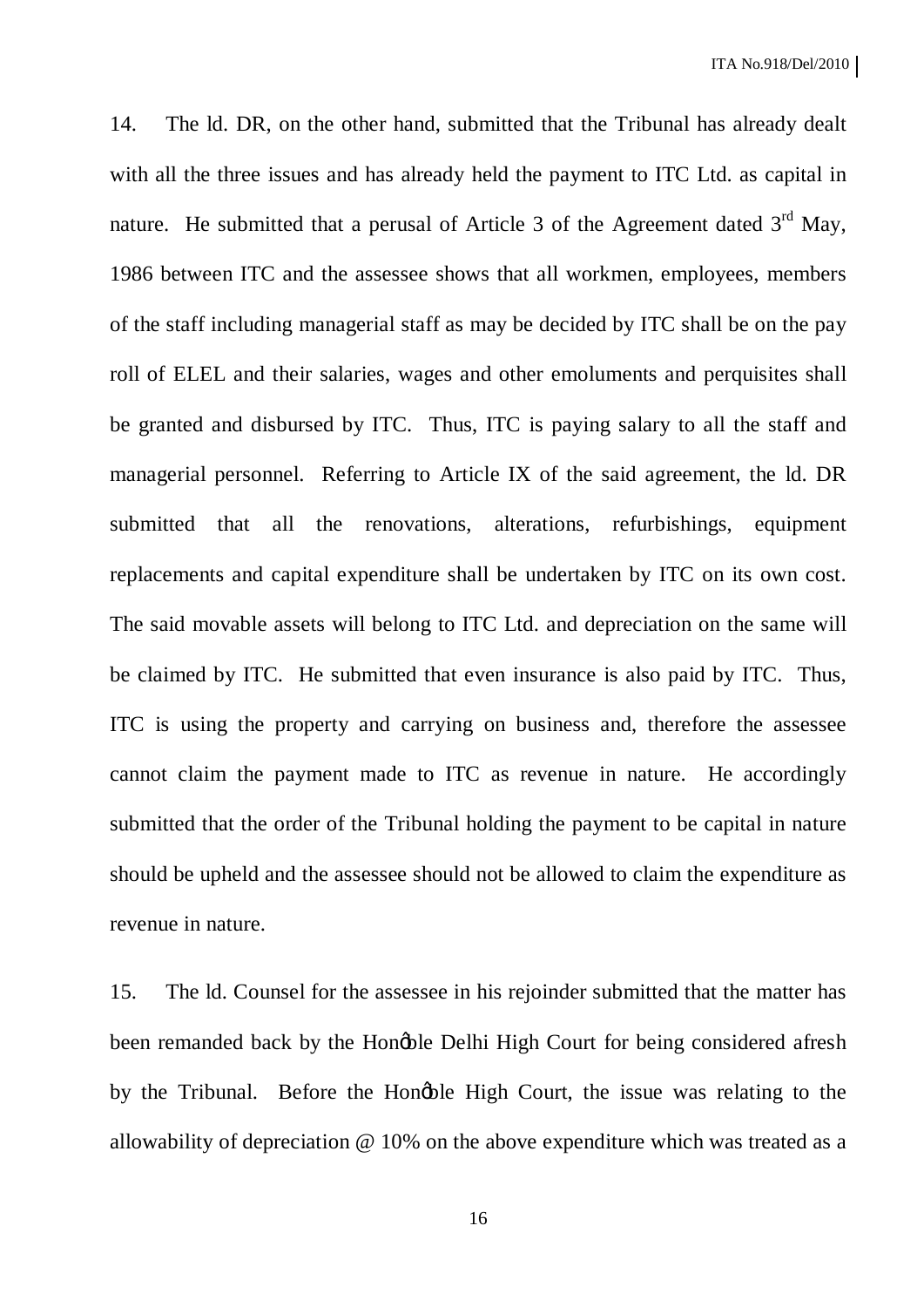part of the building. During the course of arguments the assessee also raised its claim that the expenditure should be considered as revenue in nature and be allowed in full. The Hongble High Court agreed with the contention of the assessee and set aside the matter by their order dated  $20<sup>th</sup>$  August, 2019 directing that the matter be decided with an open mind as to whether depreciation @10% will be allowed or the entire expenditure to be revenue in nature. He accordingly submitted that the issue relating to admissibility of claim of this expenditure as revenue has already been adjudicated by the Hongble Delhi High Court and, therefore, the Tribunal has limited jurisdiction in the matter inasmuch as it has to decide as to whether it is capital in nature eligible for depreciation or revenue in nature to be allowable in full.

16. On a pointed query raised by the Bench as to whether the assessee can make a new claim in a search assessment when such claim was not made before the AO during the course of assessment proceedings, the ld. Counsel submitted that the search in the instant case took place on  $28<sup>th</sup>$  February, 2007 and the assessment year involved is A.Y. 2006-07. The assessment was pending on the date of search and would be an assessment when any and every matter would be considered regardless of the incriminating material found during the course of search. He submitted that it is the settled law that the concluded assessments have to be restricted to the material found during the course of search and those assessments which have not been completed on the date of search are to be treated as regular assessment. Further, the assessment in the instant case was made u/s 143(3) of the Act and not u/s 153A.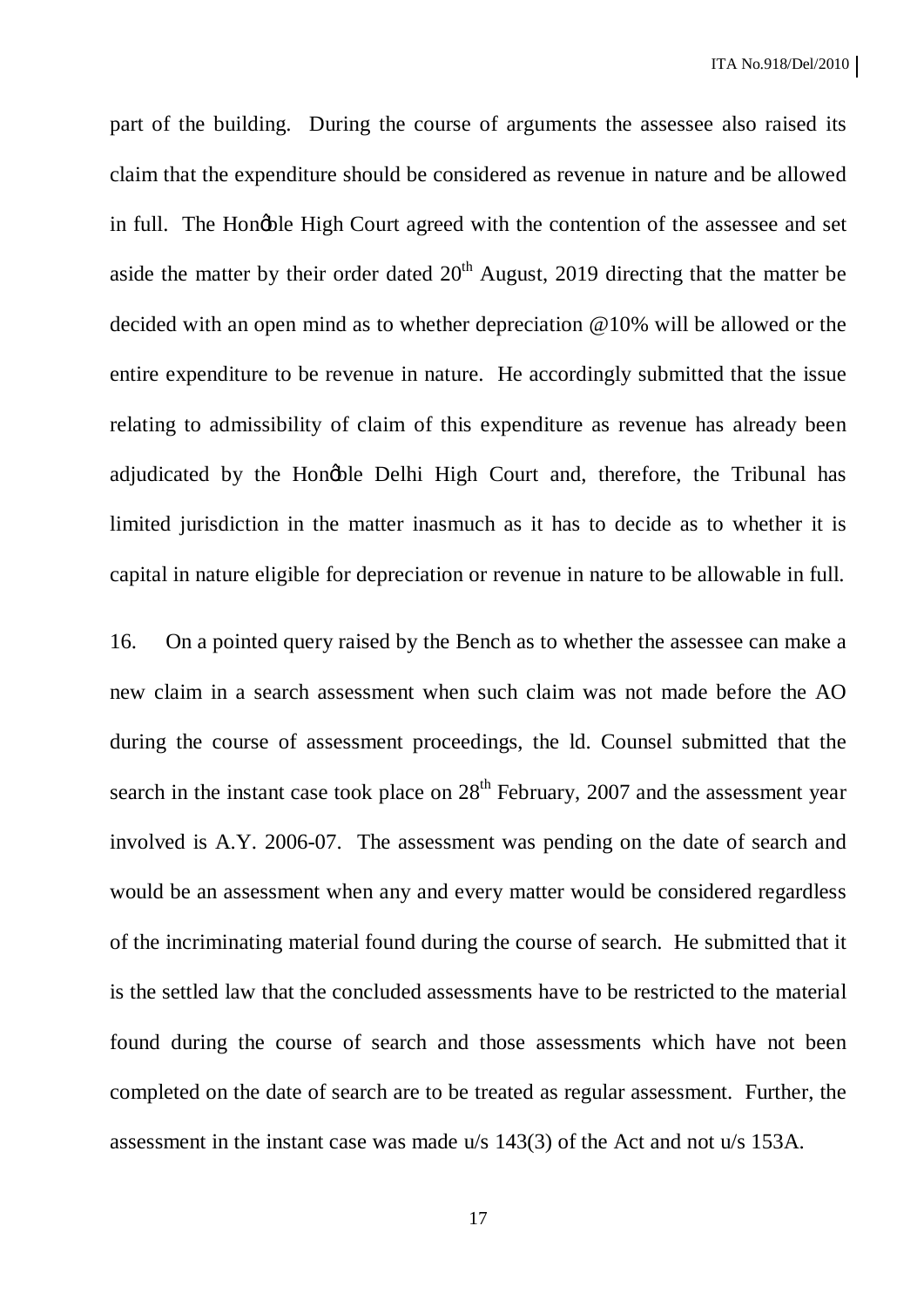17. Referring to the decision of the Hongble Bombay High Court in the case of PCIT vs. M/s JSW Steel Ltd., vide ITA 1934/2017, he submitted that the Hongble High Court in the said decision has held that where the assessment has not concluded, the assessee may while filing the return in pursuance of notice u/s 153A or even during assessment proceedings u/s 153A, raise any claim which was not raised during the filing of return u/s 139 of the Act. Hence, a fresh claim can be made. He submitted that even in the case of Kabul Chawla, the Hongble Delhi High Court very clearly held that the restricted scope of assessment is only in respect of assessment years that concluded on the date of search and all of the assessment years had to be treated as normal assessments subject to scrutiny. Referring to the following decisions, he submitted that a return filed u/s 153A(1) is to be treated as return furnished u/s 139 and once the AO accepts the revised return filed u/s 153A, the original return u/s 139 abates and becomes nonest . It has been held that section 153A is in the nature of a second chance given to the assessee which incidentally gives him an opportunity to make good omission, if any, in the original return and, therefore, an assessee can raise a fresh claim u/s 153A proceedings:-

a) PCIT vs. Neeraj Jindal (2017) 393 ITR 1 (Del);

b) CIT vs. B.G. Shirke Construction Technology Pvt. Ltd. (2017) 395 ITR 371 (Bom);

c) CIT vs. M/s Surya Merchants Ltd., ITA No.4309/Del/2013;

d) S. Splendor Landbase Ltd. vs. ACIT, ITA No.2461/Del/2016, order dated  $6<sup>th</sup>$ June, 2018;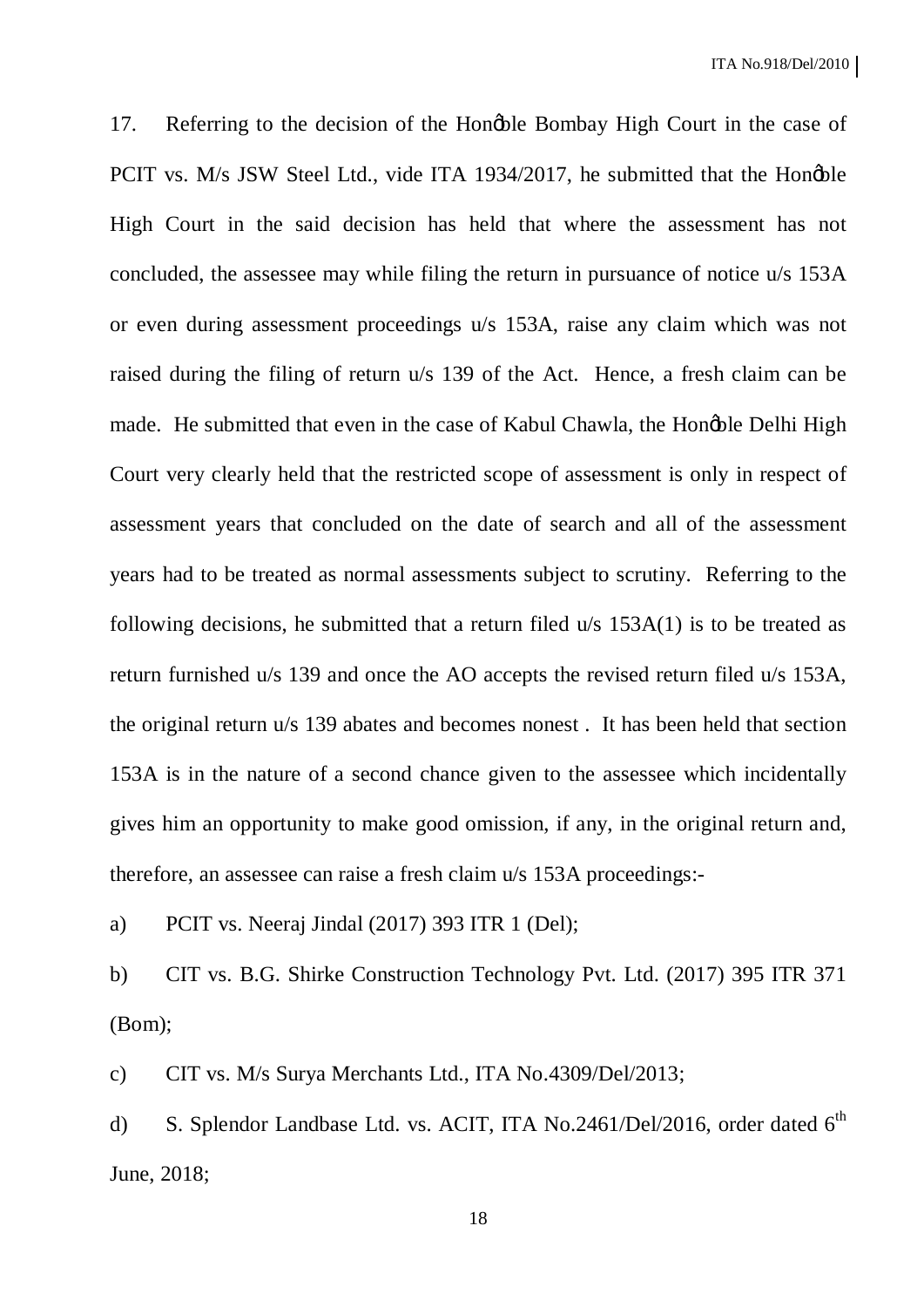e) DCIT vs. Megha Engg. & Infrastructure Ltd., ITA No.607, 608, 609 & 610/H/2016, 1375/H/16, 1540/H/17 $\phi$ 

f) Akshar Developers vs. ACIT, ITA No.6242/Mum/2016 & ITA No.2676 to 2678/Mum/2017;

g) DCIT vs. Eversmile (2013) 33 taxmann.com 657 (Mumbai-Trib.);

h) ACIT, Central Cir.1(3) vs. V.N. Devadoss (2013) 32 taxmann.com 133;

i) Sanjay Nandlal Vyas vs. ITO, ITA Nos.771 to 774/PN/2010;

16. Without prejudice to the above, the ld. Counsel submitted that the issue relating to the claim of the assessee that the expenditure is revenue in nature was examined by the Tribunal, vide order dated  $5<sup>th</sup>$  August, 2011. The Tribunal has rejected the claim on merits and had no objection to the same being raised on account of any legal infirmity or technical ground.

17. The ld. Counsel submitted that this is purely a legal claim which can be raised at any stage of the proceedings before any court provided it does not require any fresh facts. For the above proposition, he relied on the decision of the Hongble Supreme Court in the case of NTPC vs. CIT, 229 ITR 383. He accordingly submitted that the claim of the assessee that the payment made to ITC Ltd. amounting to Rs.30.86 crores is to be treated as revenue expenditure.

18. We have considered the rival arguments made by both the sides, perused the orders of the AO and the CIT(A) and the paper book filed on behalf of the assessee. We have also considered the various decisions cited before us. We find, the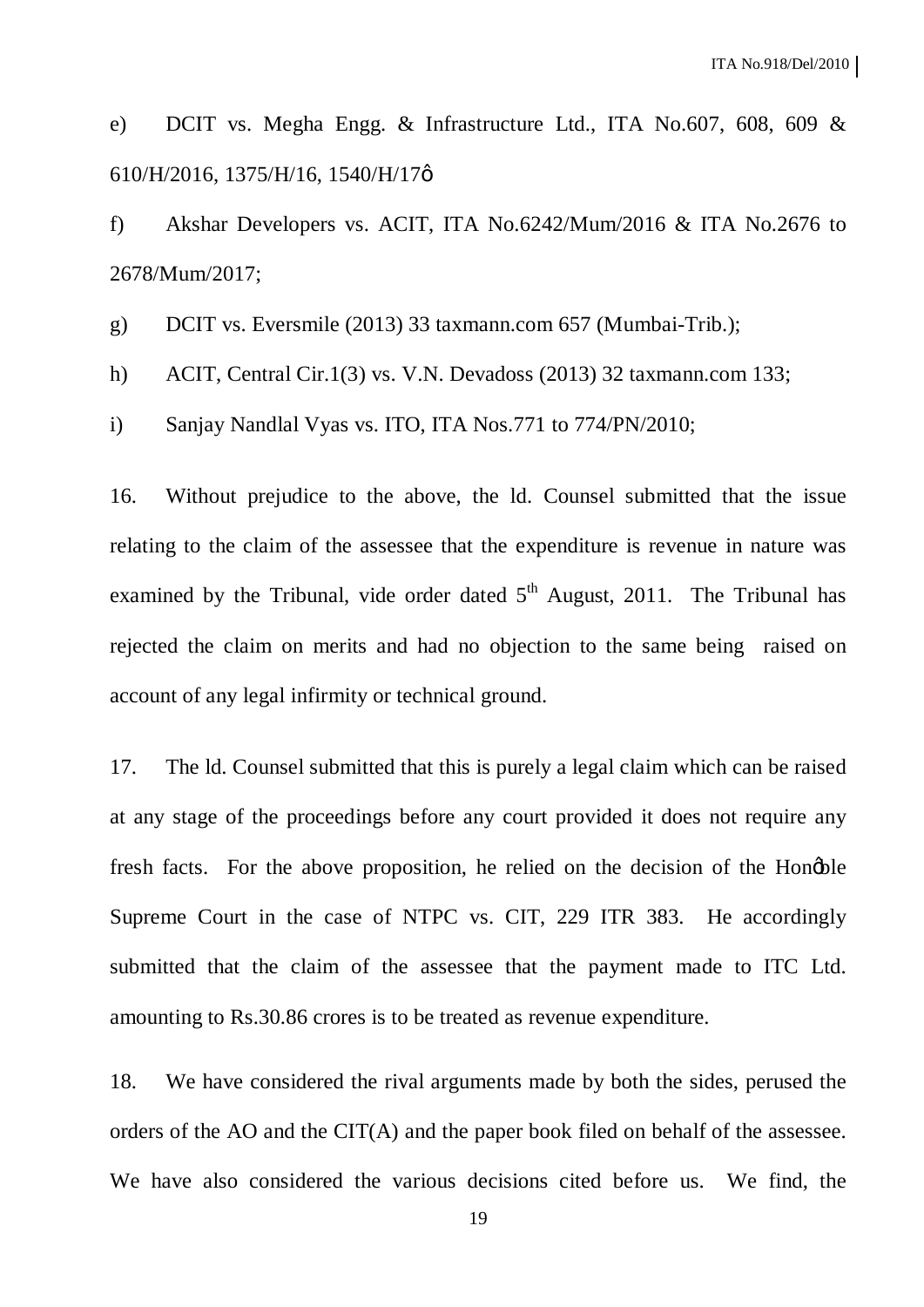assessee, in the instant case, is the owner of hotel known as  $\pm$  Hotel Sea Rockø at Band Stand, B.J. Road, Bandra (West), Mumbai which was being managed by ITC Ltd. under Hotel Operator Agreement effective from 1986 pursuant to which ITC Ltd. was in possession, control and management of the hotel property and the assessee was entitled to a certain percentage of the Revenue the balance being the remuneration of ITC Ltd. as an operator-cum-manager. In 1993, the hotel was severely damaged as a result of a bomb blast during the riots in Mumbai. Pursuant to the damage, substantial number of rooms of the hotel became non-functional requiring extensive repair and renovation. Subsequently, disputes and differences arose between the assessee and the ITC with respect to responsibility to restore the damaged portion and other consequential issues. Since then, the assessee had been in litigation with ITC Ltd. who declined to make any payment to the assessee and was appropriating the entire revenue to its account. After prolonged legal litigation, the disputes eventually settled after a period of 12 years and after the settlement agreement dated  $11<sup>th</sup>$  May, 2005, copy of which is placed at pages 61-73 of the paper book and consent terms dated  $11<sup>th</sup>$  May, 2005, copy of which is placed at pages 74 to 99 of the paper book. The assessee company, out of commercial expediency, terminated the operator-cum-management agreement and paid a sum of Rs.43.10 crore during A.Y. 2006-07 to ITC Ltd. As per the terms of the settlement, ITC could hand over the vacant and peaceful possession of hotel property after receipt of the amount the details of which are as under:-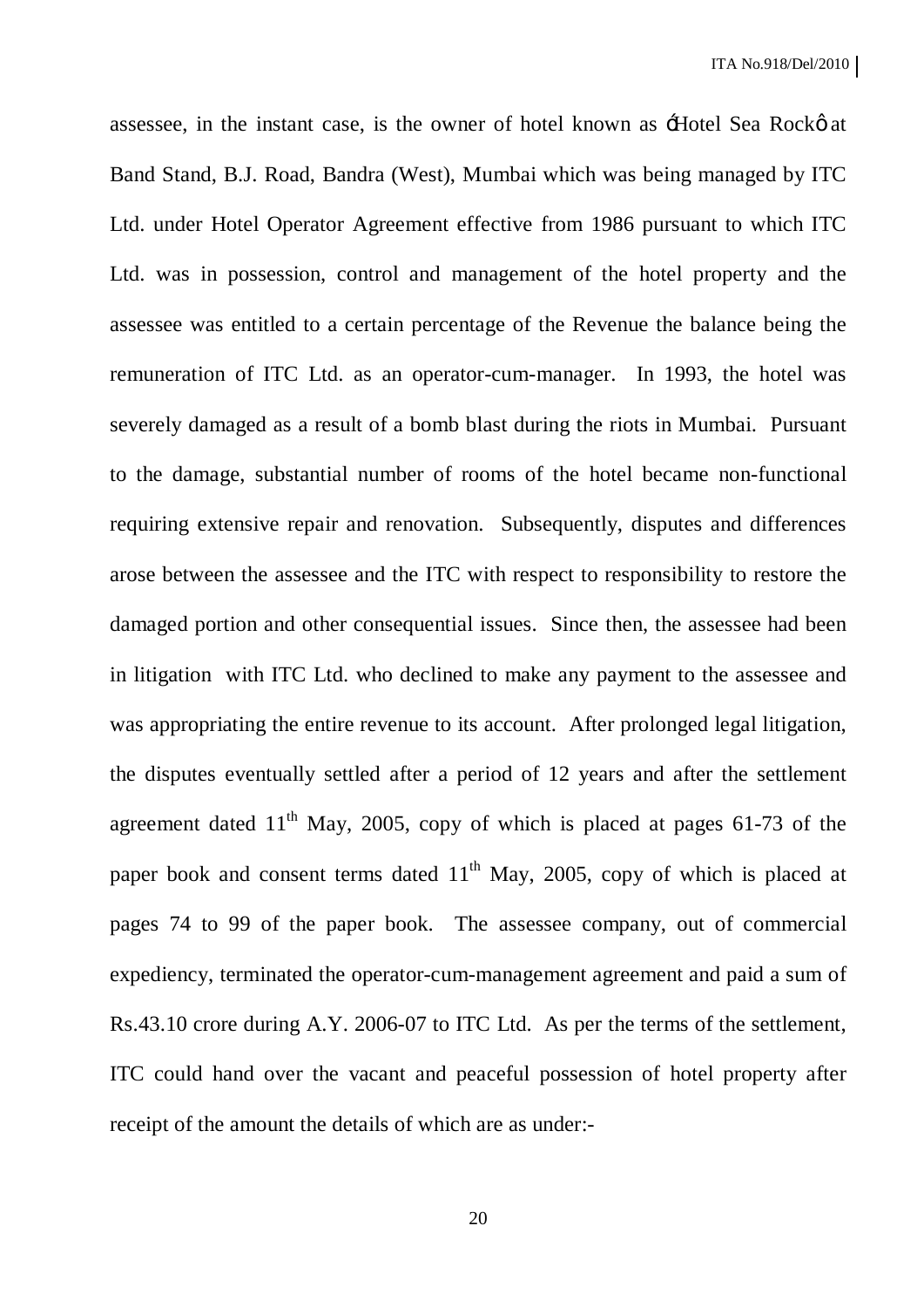| Total                                                     | 43.10 crores  |
|-----------------------------------------------------------|---------------|
| Obtaining rights to operate the hotel                     | Rs.30.86 Cr.  |
| d) Towards Termination of operator agreement and Assessee |               |
| c) Reimbursement towards transfer of various accounts     | Rs.3.84 Cr.   |
| b) Reimbursement towards cost of stores acquired from ITC | $0.64 \,$ Cr. |
| a) Repayment of security deposit ITC                      | Rs.7.75 Cr.   |

19. The assessee in the return filed u/s 139(1) of the Act, capitalized the above amount under the head  $\pm$ building that the said payment was towards vacation of the building and, accordingly, claimed depreciation @ 10% on Rs.30.86 crores which is evident from page 33 of the paper book. Consequent to search on  $28<sup>th</sup>$  February, 2007 and in response to notice u/s 153A, the above payment was recategorised as intangible asset depreciable @ 25% being in the nature of business and commercial rights which is evident from page 38 of the paper book. During the assessment proceedings, the assessee, apart from other things had submitted as under which finds mention at page 4 of the assessment order:-

 $\delta$ During the year under consideration the assessee, in the return u/s 139(1) had capitalized a sum of Rs. 30.86 crores under the head 'building'. This amount represented the payment made to ITC Ltd., for termination of the operator/ Management agreement and taking over vacant possession of the property to enable, the assessee company to manage and. operate its own hotel. This payment being in the nature of vacation charges constitute the improvement to the assets, eligible for depreciation. Subsequently the auditors of the company have advised that the said payment constitutes payment for acquisition of intangible assets being the right to manage the hotel Accordingly, the assessee has modified its. claim by treating the same as intangible assets. In the alternative it is contended that the said payment resulting in an. improvement in the value of the building should be capitalized accordingly. $\ddot{o}$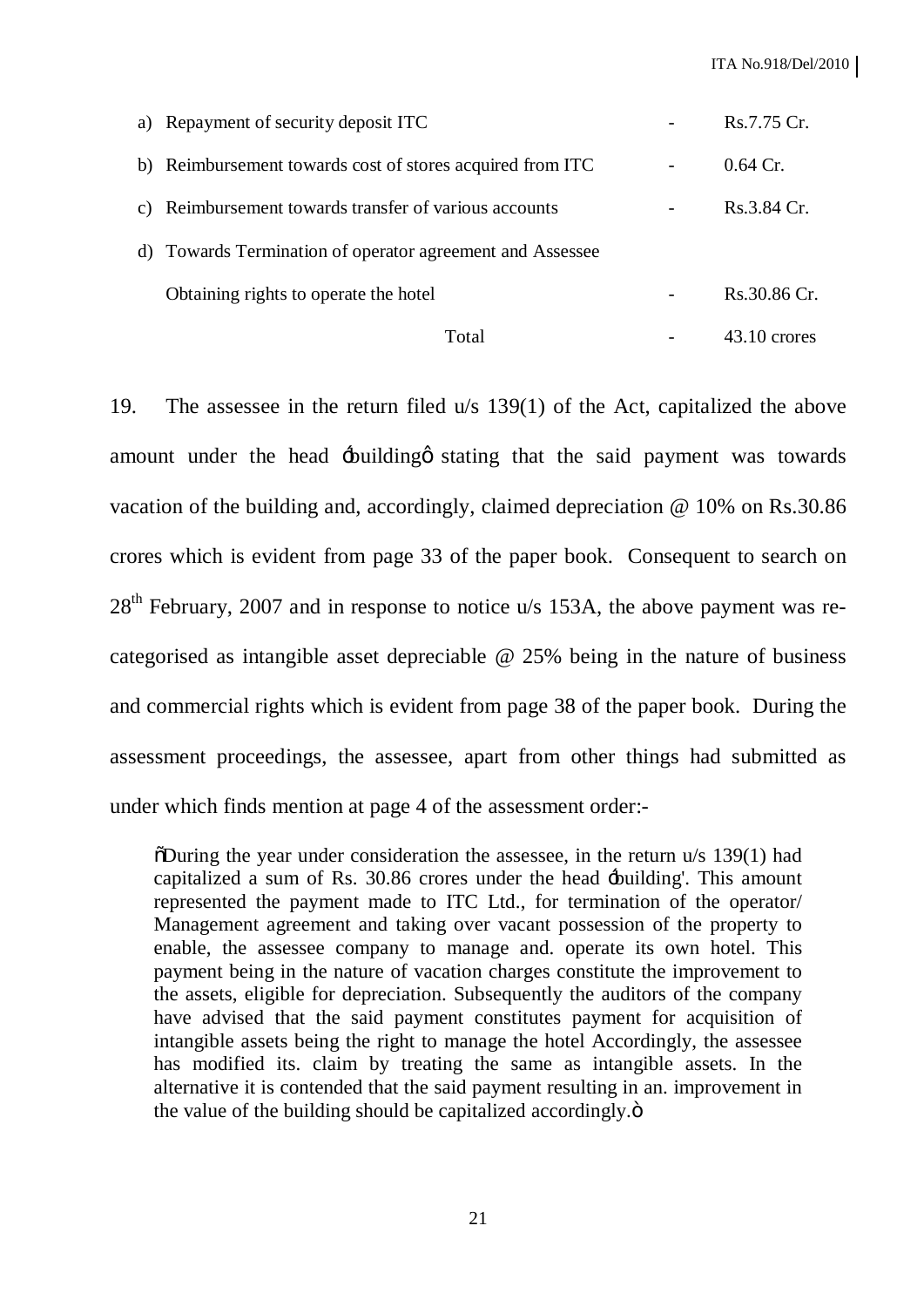#### 20. We find, the AO while rejecting the claim of the assessee at para 5 of the

order has observed as under:-

"5. The submission of the assessee company has been considered and not acceptable in view of the following facts. The assessee company was incorporated as a closely, held company on 19.06.1976. In the past, the assessee was engaged in the hotel activity till 1993 at Sea Rock Hotel. Thus, for about 14 years, there has not been any hotel business run by the assessee. The histories of the various disruptive events have been explained by the assessee in the notes to the accounts which included the line of litigations at the lower and higher judiciary on innumerable matters. On reading of the same, it will be clear that the entire dispute arose in respect of damages, retrieval of loss of profit, shareholdings and transfer of shares, capturing or retaining controlling interests etc. There is no mention anywhere to show that the assessee in fact has been doing any business of hotel after 1993,The reply of the assessee has been considered and the same is not acceptable as the company has not carried out any business activities itself during the year under consideration. The assessee was not doing any business of Hotel, itself. Further, the assets have also not been used for the purpose of business actually or constructively. Therefore, assessee is not entitled to claim the depreciation on assets to the tune of Rs. 7,78,27,608/- and same is disallowed. Disallowance on account of depreciation includes the depreciation claimed by the assessee in respect of payment made to M/s ITC Ltd. and capitalized by the assessee company under the head billing. The same is also disallowable but not discussed in detail here as it is already included in the total depreciation disallowed. $\ddot{o}$ 

21. We find, the ld.CIT(A) allowed depreciation on the asset stating that all conditions to claim depreciation u/s 32 had been met and that the asset was in the nature of capital asset and was used for the purpose of business and the business was in existence during the year. As regards the claim of the assessee that the payment made to ITC is revenue in nature, the  $ld.CIT(A)$ , relying on the decision of Hongble Supreme Court in the case of Goetz India Ltd. vs. CIT, reported in 284 ITR 323 held that the same cannot be entertained in assessment proceedings more so in 153A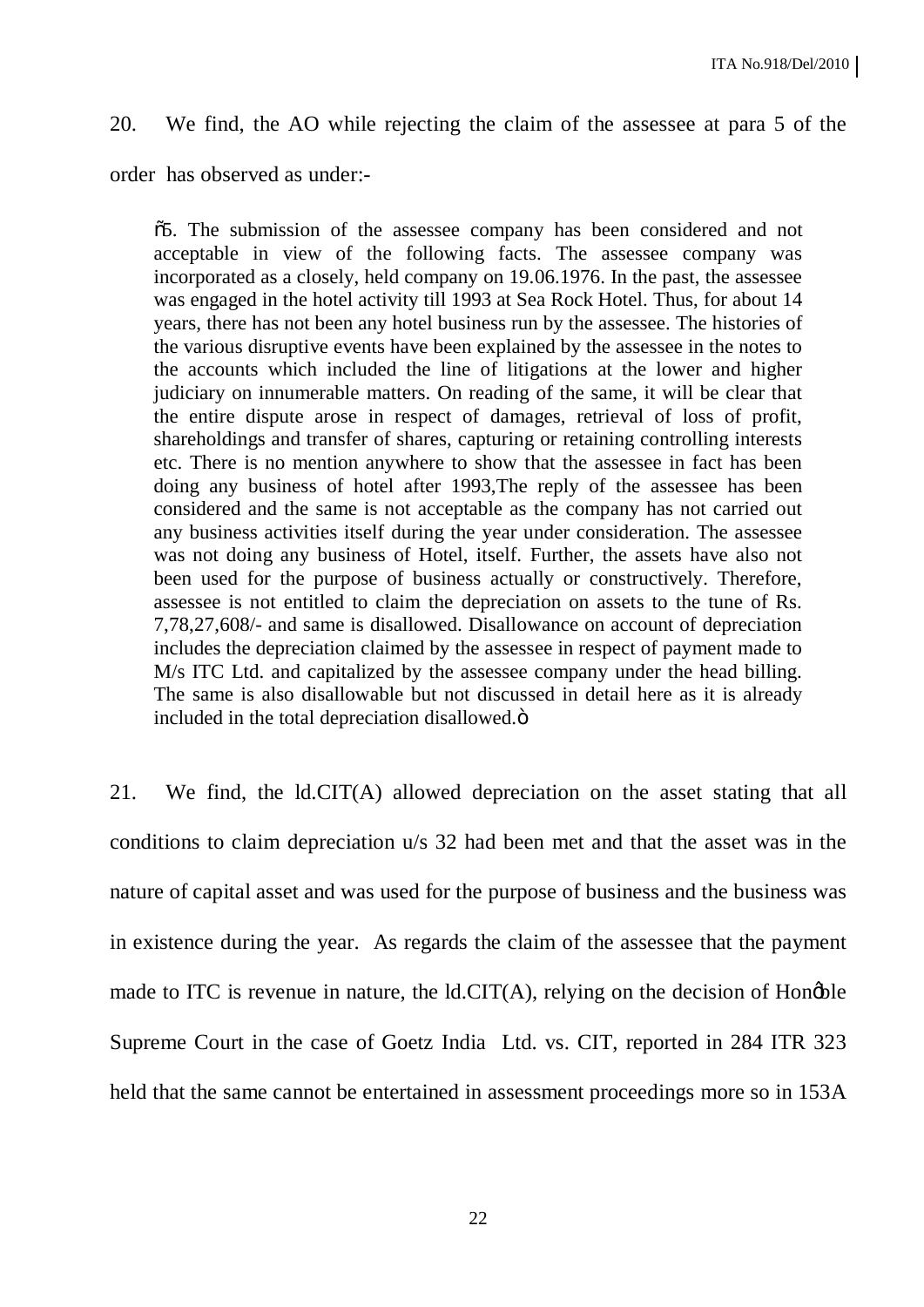proceedings. He, however, proceeded to decide the issue on merit and rejected the

claim of revenue expenditure by holding as under:-

 $\tilde{o}(ii)$ .1. Even otherwise on merit also, this expenditure can not be said as revenue expenditure as has been held by the apex court in the case of V Jagmohan Rao VS. Commissioner of Income-tax and Excess Profits-tax [75 ITR 373 (SC)]. While answering the question as to whether amount paid by assessee to perfect a title or as consideration for getting rid of defect in the title would be a capital payment or revenue payment, Honoble Apex Court has held that same is towards capital payment. While delivering the decision Hongble Apex Court has further observed as under:-

 $\tilde{\text{o}}$  it is well established that where money is paid to perfect a title or as consideration for getting rid of a defect in the title or a threat of litigation the payment would be capital payment and not revenue payment. What was essential to be seen was whether the amount of Rs.1,15,000 was paid for bringing into existence a right or asset of an enduring nature. In other words if the asset which was acquired was in its character a capital asset, then any sum paid to acquire it must surely be capital outlay. Money paid in consideration of the acquisition of a source of profit of income was capital expenditure both on principle and authority."

(ii).2. If we analyse the facts of the present case in light of above decision, it will be noticed that the appellant company paid a sum of Rs.30.86 crores to ITC Ltd for terminating the onerous contract with ITC who was in possession control and management of the hotel property. The appellant company had been in litigation with ITC Ltd. who had declined to make any payment and was appropriating the entire revenue to its own account. Further, the hotel property due to lack of proper repair and renovation was also getting detonated. Thus, it will be seen that but for this payment the appellant was not in a position to get the hotel back in its possession for running and management in the manner in which it wanted. Therefore it can he said that this agreement with the ITC was in nature of defect in the title of the hotel property. In other words it can be said that the payment is basically made to ITC to clear the defect in title of the hotel and therefore this payment is in the nature of Money paid in consideration of re-acquisition of a source of profit of income. Therefore, the same is not revenue in nature. Thus, the facts of the present case are exactly identical as in the case of V Jagmohan Rao (supra). Thus, on merit also, the claim of appellant is not held to be correct. $\ddot{o}$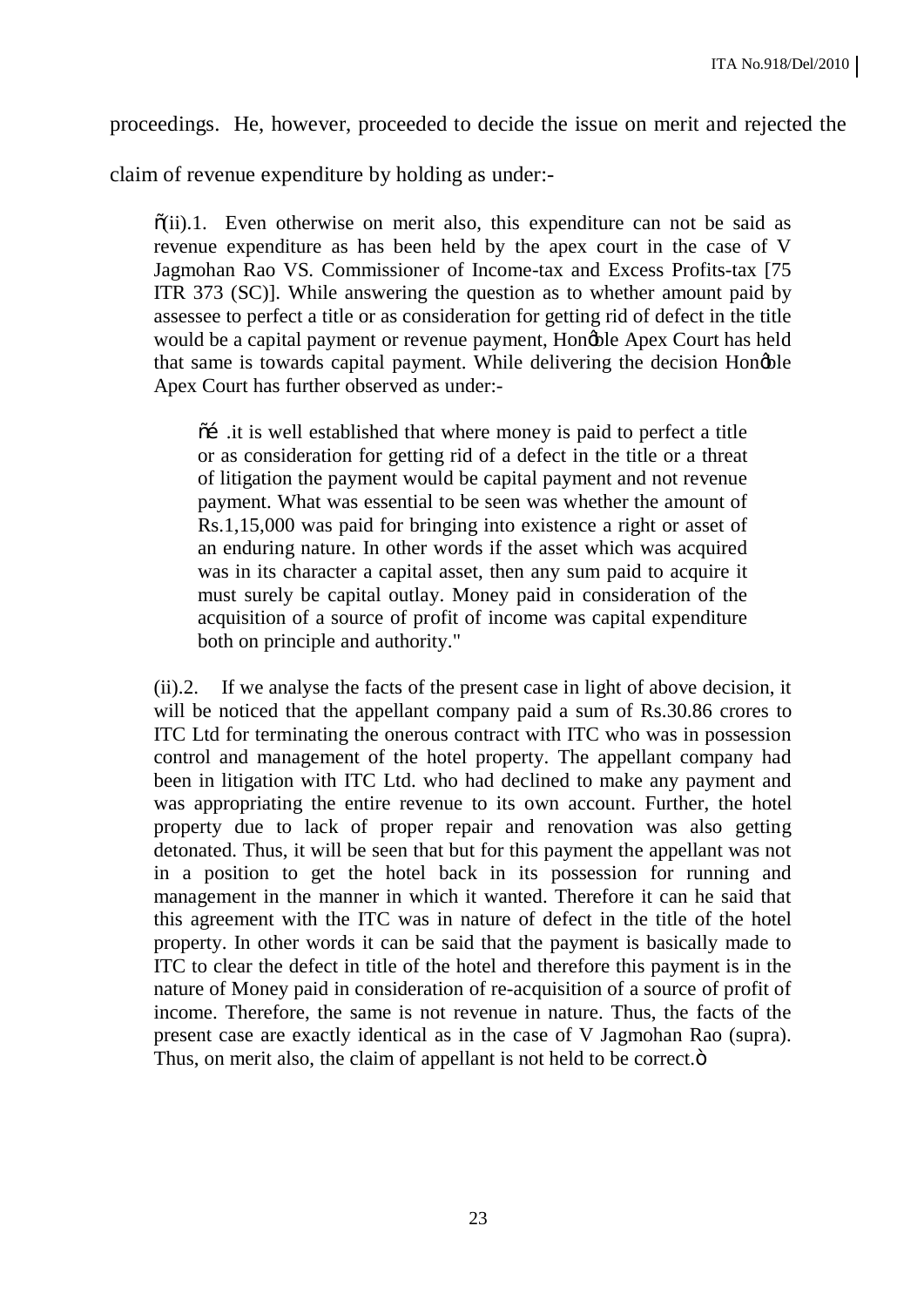22. He also held that the payment made could not be said for acquiring  $\pm$ ight to run the hotele and even if it was treated as  $\pm$  right to manage and conduct businesse still this asset could not be tangible asset as defined  $u/s$  32(1)(ii) of the Act. We find, the Tribunal held that it was a case of re-possession of an asset leased to ITC Ltd. and it enhanced the right of the assessee to use the premises in any manner it desires which was otherwise encumbered upto  $31<sup>st</sup>$  July, 2011 and, therefore, the payment was attributable to hotel building and was entitled for depreciation at the rate applicable to hotel building. Further, the Tribunal held that the assessee can take a new plea or claim deduction in the return filed u/s 153A and had also held that the payment did not lead to acquisition of any intangible asset. The Tribunal held that the payment can only be attributable to hotel building as it enhanced the right of the assessee to use the premises in any manner it desires.

23. Before the Hongble High Court, the issue was relating to the allowability of depreciation @ 10% on the above expenditure which was treated as a part of the building. During the course of arguments before the Hongble High Court, the assessee also raised its claim that the expenditure should be considered as revenue in nature and allowed in full. The Hongble High Court agreed with the contentions of the assessee and, accordingly, restored the issue to the file of the Tribunal directing that the matter be visited with an open mind as to whether depreciation @10% will be allowed or the entire expenditure is to be revenue in nature.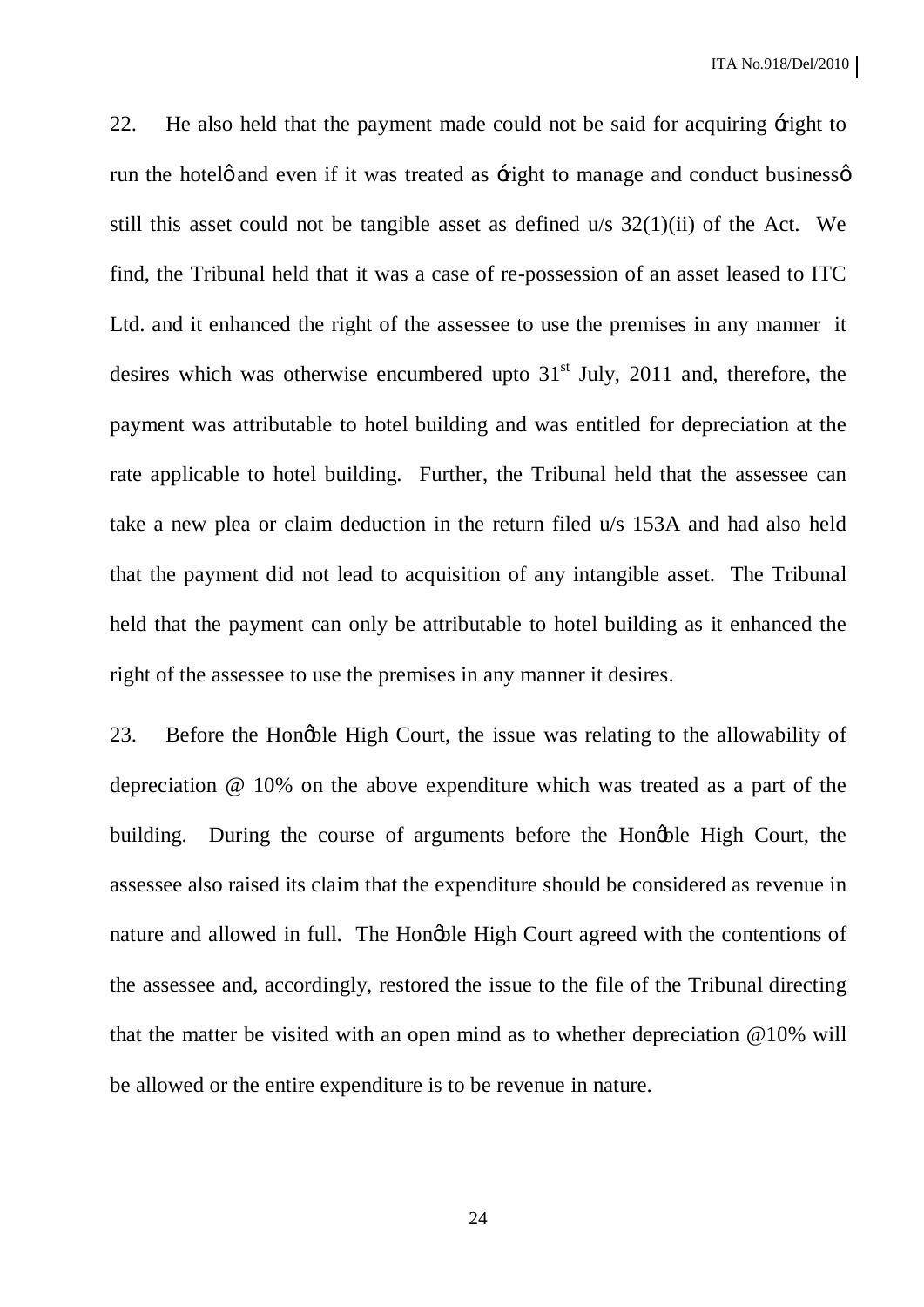24. Therefore, the issue before the Tribunal now is confined to admissibility of

claim of expenditure as revenue in nature or it is a capital expenditure.

25. We find Clause 2.1 of the Article II of the agreement dated  $3<sup>rd</sup>$  May, 1996

between ITC Ltd. and the assessee reads as under:-

#### $\tilde{o}$ ARTICLE II

2.1 Subject to the terms and conditions herein contained EHIL hereby grants Licence to ITC to operate the said Hotel in terms of this agreement by maintaining ITC $\alpha$  own books of Accounts from the 1<sup>st</sup> day of July 1986 for the purpose of running the said Hotel together with all related facilities during the subsistence of this agreement or any renewal thereof. $\ddot{o}$ 

25.1 Similarly, clause 4.1 of Article IV reads as under:-

 $\tilde{o}$ ARTICLE IV : DURATION OF THE AGREEEMNT:

4.1 The licence hereby granted shall be in force for a period of 23 years commencing from the  $1<sup>st</sup>$  day of July 1986 subject to ITC not committing any breach of terms and conditions of this agreement. $\ddot{o}$ 

25.2 We find, Clause 18.1 of the Article XVIII reads as under:-

#### "ARTICLE XVIII : NO TENANCY RIGHTS CREATED

18.1 It is clearly agreed and understood between the parties that possession of the property is not delivered to ITC: under this Agreement and no interest or no tenancy or lease or other Interest in EHIL $\alpha$  properties or assets is created or intended to be created in favour of ITC, the intention of the parties being that ITC will be authorised to conduct; operate and run the said hotel on the terms, conditions and stipulations herein contained. It being clearly and distinctly understood that the property and assets as defined in the schedule are and will continue to be the exclusive property and asset of EHIL and the legal ownership thereof Shall be of EHIL, who are and shall be the exclusive owners and in legal possession of the entire Hotel with Operating Licence to ITC to operate Hotel SeaRock. $\ddot{o}$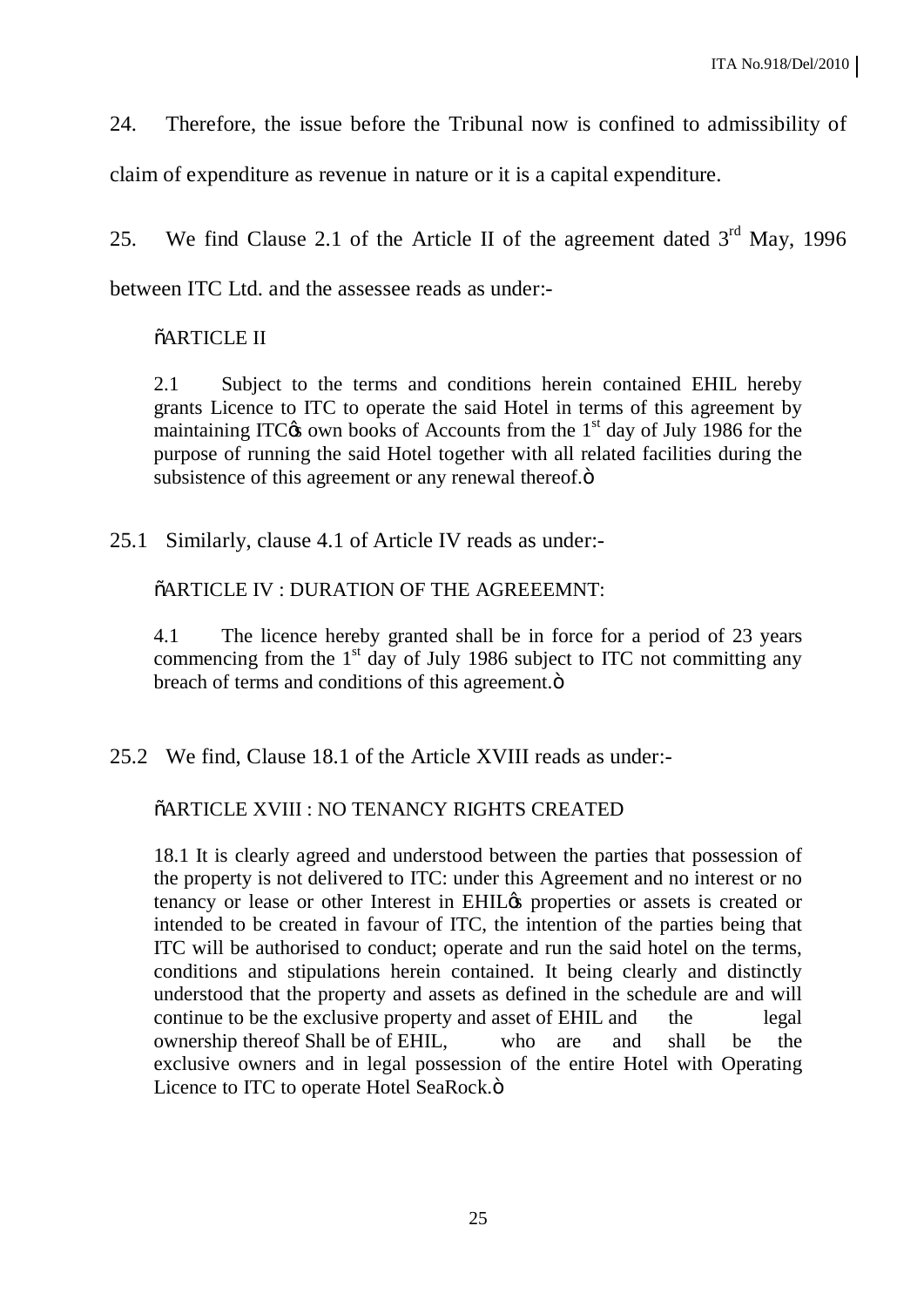25.3. Similarly, the analysis of the settlement agreement dated  $11<sup>th</sup>$  May, 2005 shows that the licence will be terminated w.e.f. the date of settlement agreement with no claim of any nature remaining outstanding between the assessee and ITC. The said clause reads as under:-

#### "TERMINATION OF OPERATION AND INCIDENTAL MATTERS

11. All arrangements, understandings, and agreements relating to the Hotel including the Operating Licence shall stand terminated with effect from the date of execution of this Settlement Agreement with no claim of any nature, whatsoever remaining outstanding between EL EL and ITC. $\ddot{o}$ 

25.4. Similarly, at clause XII of the said agreement it is stated that ITC will withdraw its management personnel from the hotel and deliver possession to the assessee.

25.5. An analysis of the consent terms dated  $11<sup>th</sup>$  May, 2005 with ITC Ltd., shows that at clause iv) of point n., it is mentioned that Rs.32.42 crore was only for relinquishment of rights to operate the hotel under operating licence. The relevant clause of the agreement reads as under:-

 $\sigma$ The sum of Rs.32.42 crore (Rupees Thirty two crores Forty two lakhs only) is and by way of relinquishment of rights to operate the hotel under the operating licence.<sub>ö</sub>

26. We, therefore, find merit in the arguments advanced by the ld. Counsel that when there was no addition to the capital asset and no change in the capital structure and there was no asset of any enduring nature involved, but, only an alteration in the mode of earning the money from the hotel, therefore, such compensation paid had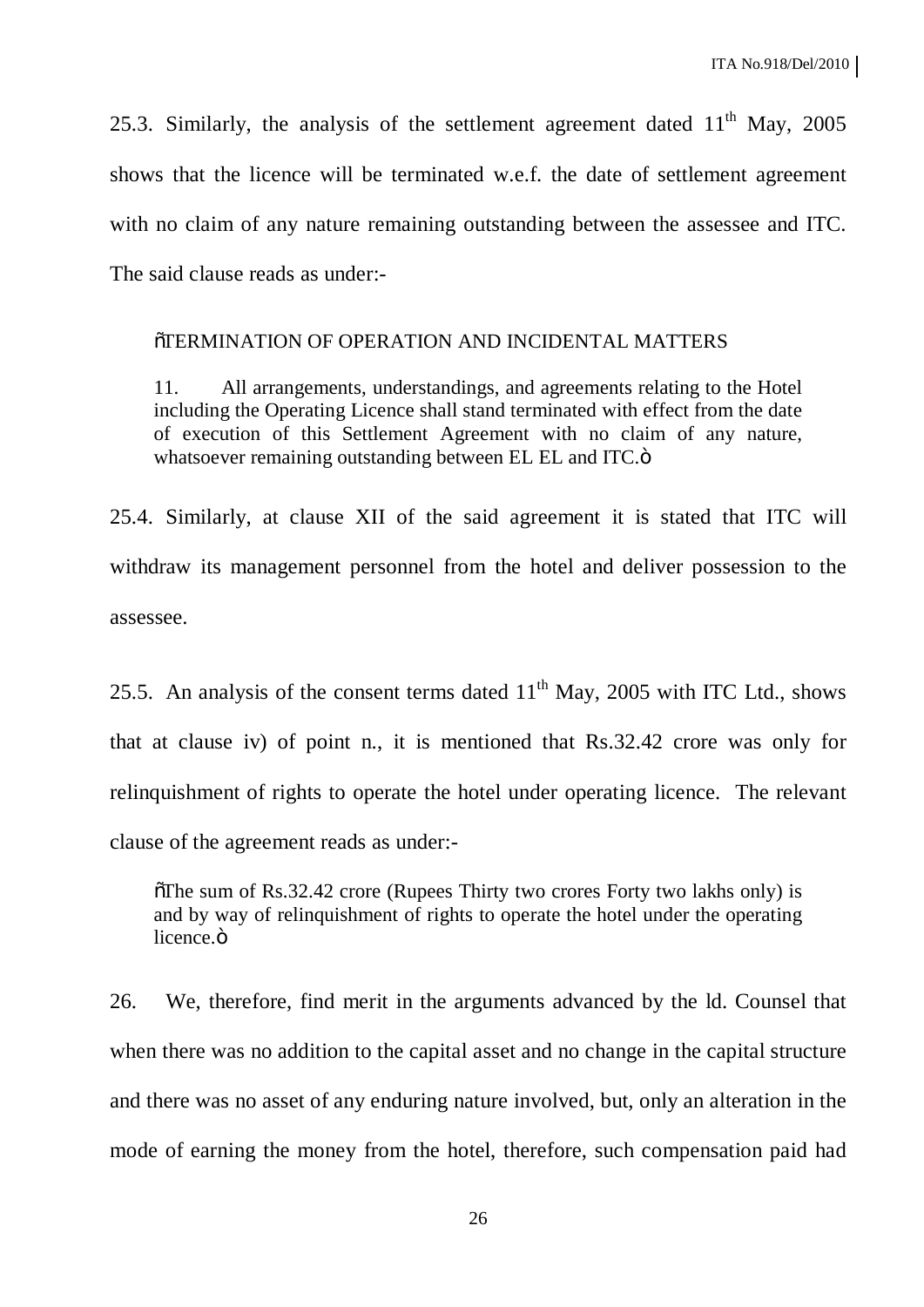arisen out of business necessity and should be allowed as revenue in nature. The assessee, in our opinion, in the instant case, has acquired nothing new of enduring nature as it always held the asset of enduring nature. It was not a case where the assessee was acquiring for the first time something which it did not otherwise own or possess. It was, thus, a change in the method of earning profits from the hotel and not a transfer of any asset. We find merit in the argument of the ld. Counsel that the agreement was terminated on business considerations and as a matter of commercial expediency.

27. We find, the Hongble Delhi High Court in the case of Addl.CIT vs. J.S.S. (P)

Ltd., (1984) 19 Taxman 521 (Delhi) has held as under:-

 $\delta$ The assessee initially preferred to get a fixed return, and probably due to changed circumstances it decided that it would itself run the cinema. With a view to getting that benefit, it paid the compensation to KF for their loss of profits for the remaining period of the agreement. There was no asset o f an enduring nature involved, but only an alteration in the mode of earning the money from the cinema. Instead of getting Rs. 5.000 as a fixed yield from the KF who were running the cinemas, the assessee preferred to run the cinemas itself and took the chance of either making more or less from the box office. The expenditure of Rs.68,000 was, therefore, properly in the revenue field and not in the capital field. The Tribunal was, therefore, justified."

27.1 We find, the Hongble High Court in the case Gopal Das Estates  $\&$  Housing

(P) Ltd. vs. CIT, (2019) 412 ITR 489 (Del) has held as under:-

 $\tilde{\text{or}}$  There is merit in the contention of the assessee that it had not +repurchased the flats from the buyers. $\phi$  The stage of parting with title/ownership in relation to commercial space allotted to the buyers had not been reached. The Assessing Officer himself noted that 'since the assessee has not sold the space which has been surrendered by the buyers/allottees, therefore, the compensation paid in lieu of surrender of rights in flats/space shown in work and progress in balancesheet will enhance the value of work and progress.' [Para 24]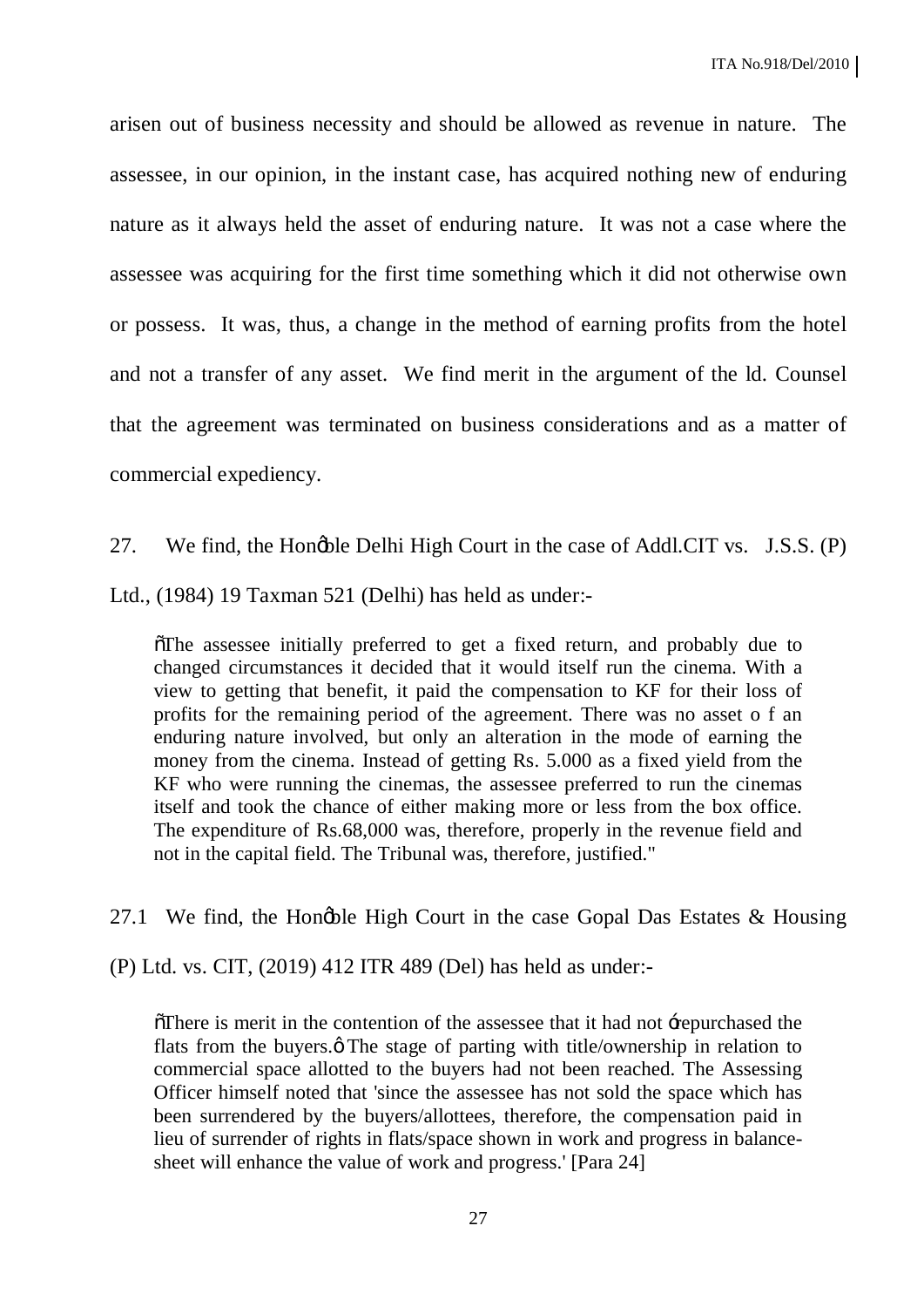It was contended by the revenue that even if the compensation paid for the surrender of the flats is not treated as capital expenditure, it should form part of the valuation of stock. In reply, it was pointed out that the assessee has explained that, the reason for payment of compensation was that the IGF initially was approved by NDMC as 'airconditioned space' and, therefore, while booking that space, prospective buyers proceeded on the basis that it would be for commercial use. However, in terms of the completion certificate issued by the NDMC, the IGF was sanctioned as 'storage.  $\varphi$  ft was for this reason that the buyers lost interest. The assessee then decided to return the advance received and also compensate the buyers since the buyers funds had remained with the assessee for some time. The assessee had sought to explain that this compensation corresponded to the increase in the resale value, [Para 25]

The mere fact that the space buyer's agreement or the allotment letter did not mandate payment of compensation would not come in the wav of the assessee treating such payment as 'revenue expenditure.' [Para 29]

Applying the law explained by the Supreme Court in Shahzada Nand & Sons v. CIT [1977] 108 ITR 358 (SC) and CIT v. Nainital Bank Ltd. [1966] 62 ITR 638 (SC) to the case in hand, the plausible conclusion is that the compensation paid by the assessee to the allottees of the commercial spaces for the surrender of their rights therein cannot be said to be disallowable on the ground of such payment having been made for 'extraneous considerations'. [Para 33]

In the instant case, the assessee has a plausible explanation for making such payment of compensation to protect its  $\phi$ usiness interests.' While it is true that there was no 'contractual obligation' to make the payment, it is plain that the assessee was also looking to build its own reputation in the real estate market [Para 35]

Further the mere fact that the recipients treated the said payment as 'capital gains o in their hands in their returns would not be relevant in deciding the issue whether the payment by the assessee should be treated as 'business expenditure. 'It is the point of view of the payer which is relevant. [Para 36]

The result of the above discussion is that the Court holds that the payment made by the assessee to the allottees of the flats for surrendering the rights therein should be allowed as business expenditure of the assessee. [Para 38]

Accordingly, the question of law framed is answered in affirmative i.e. in favour of the assessee and against the revenue by holding that the conclusion recorded by the Tribunal that the compensation was paid by the assessee for 'extraneous consideration' is perverse and contrary to the record. [Para 39]"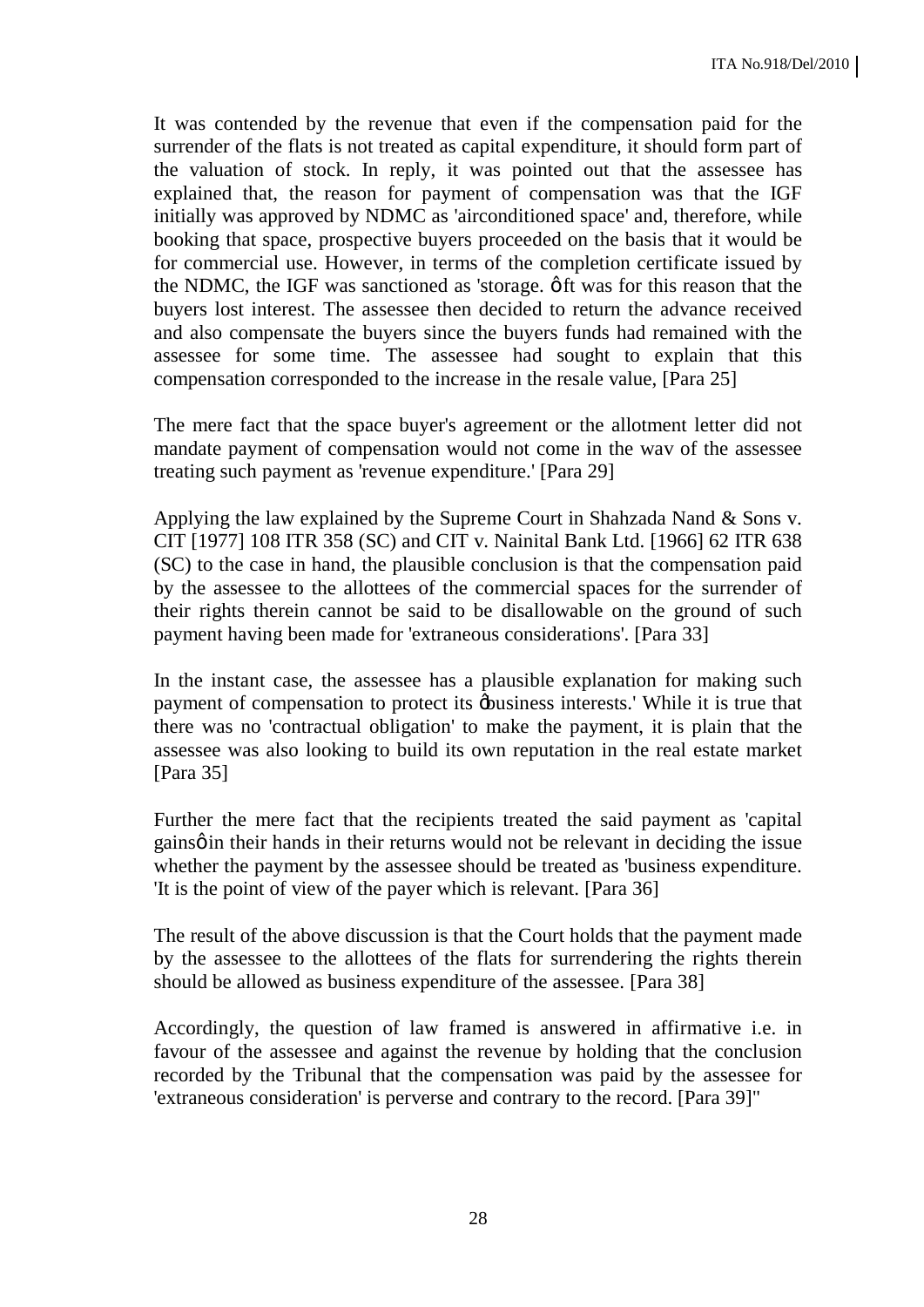27.2. We find, the Hongble Calcutta High Court in the case of Shyam Buriap

Company Ltd. vs. CIT (2016) 380 ITR 151 (Calcutta) has held as under:-

"Though before the Tribunal the Memorandum was relied on to put forward the case that the income was part of the business and payment of compensation was to earn higher income, it was not at all considered....

Again, the Assessing Officer and the Tribunal had rejected the claim of the assessee as there was no change in the facts of the case during the relevant assessment year. Though the assessee had claimed that the rental income earned by it was assessable under the head 'business' and the compensation way paid by it for obtaining possession from lessee/tenant, so as to earn a higher income, as an admissible revenue deduction, in spite of Memorandum permitting the assessee to carry on business by letting out properties, the Assessing Officer and the Tribunal ruled otherwise.

Since the object in the Memorandum permitted the assessee to carry on business in letting out properties and as 85 per cent of the income of assessee was by way of deriving rent and lease rentals, income from rent constituted the business income of the appellant Since compensation was paid by the appellant, the landlord of the premises, to obtain possession from the lessee/tenant so as to earn a higher rental income, it had arisen out of business necessity and commercial expediency. Since there was no question of acquiring a property it cannot be said that the payment made was for having a benefit of enduring nature. Rather the compensation was paid to the existing tenants to have their portions vacated to have new, tenants with higher rent and thus to have a higher rental income which was a business activity permitted by the Memorandum. [Para 14]

27.3 We find, the Hongble Supreme Court in the case of Bikaner Gypsums Ltd. vs.

CIT (1991) 187 ITR 39 has held as under:-

"Where the assessee has an existing right to carry on a business, any expenditure made by it during the course of business for the purpose of removal of any restriction or obstruction or disability would he on revenue account, provided the expenditure does not acquire any capital asset Payments made for removal of restriction, obstruction or disability may result in acquiring benefits to the business, but that by itself would not acquire any capital asset The facts of each case have to be borne in mind in considering the question having regard to the nature of business, $\hat{o}$  its requirement and the nature of the advantage in commercial sense.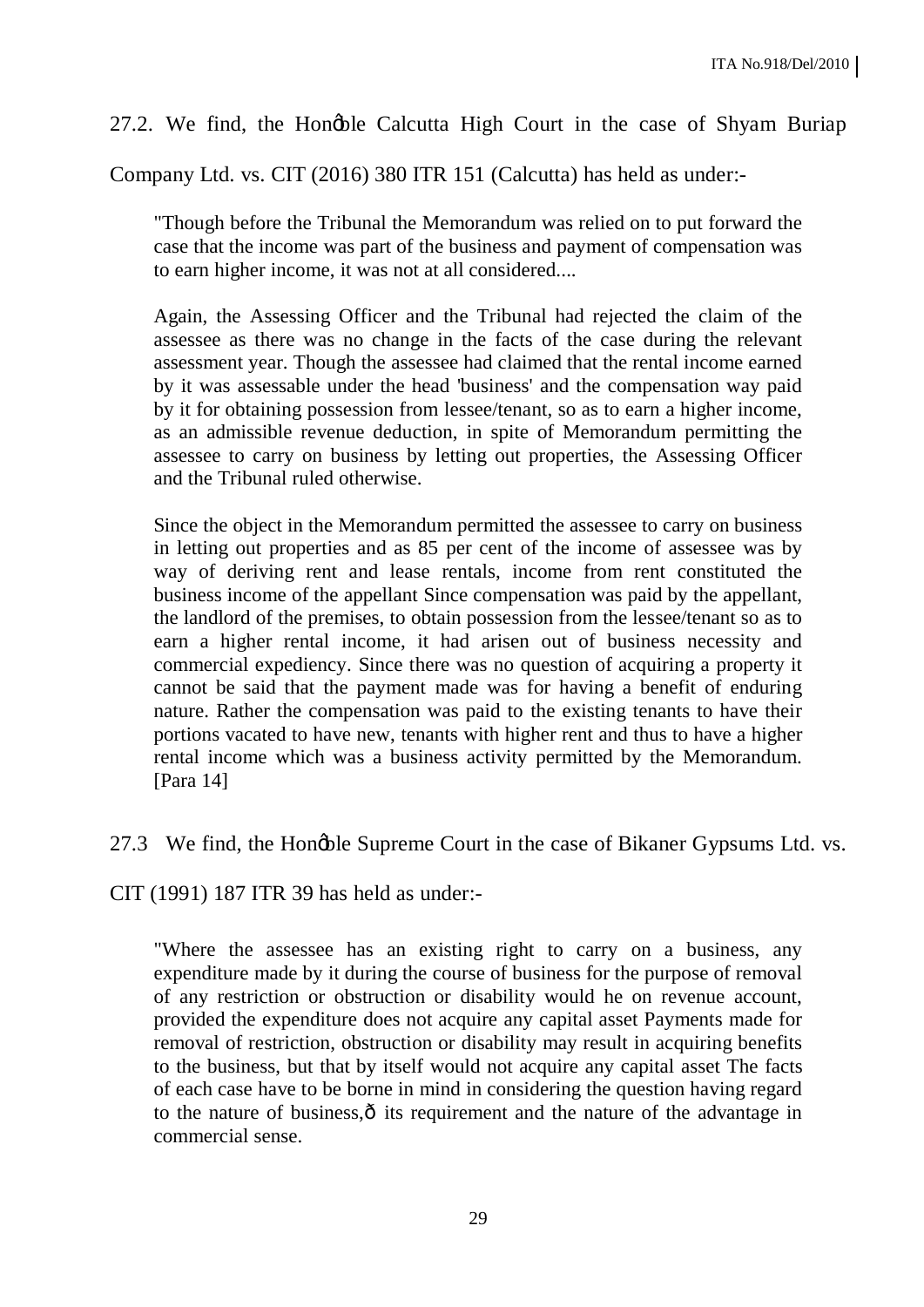In the instant case, the assessee had been granted mining lease in respect of 4.27 square miles at Jamsar under which he had right to sink, dig, drive, quarry and extract mineral, i.e., the gypsum, and in that process he had right to dig the surface of the entire area leased out to him. Clause 3 of the Part III of the lease, however, placed a restriction on his right to mining operations from the Railway Area, but that area could also be operated by it for mining purposes with the permission of the authorities. The assessee had under the lease acquired full right to carry on mining operations in the entire area including the Railway Area. Under clause 3 he could carry on mining operations only after obtaining the permission of the authorities which had been granted by the Railway authorities. The payment of Rs. 3 lakhs was not made by the assessee for the grant of permission to carry on mining operations within the Railway Area, instead the payment was made towards the cost of removing the construction which obstructed the mining operations. The presence of the railway station and railway track was operating as an obstacle to the assessee's business of mining, the assessee made the payment to remove that obstruction to facilitate the mining operations. On the payment made to the Railway authorities the assessee did not acquire any fresh right to any mineral nor he acquired any capital asset instead the payment, was made by it for shifting the railway station and track which operated as hindrance and obstruction to the business of mining in a profitable manner. The assessee had already paid tender money, licence fee and other charges for securing the right of mining in respect of the entire area of 4.27 square miles including the right to mining under the Railway Area.

In considering the cases of mining business the nature of the lease, the purpose for which expenditure is made, its relation to the carrying on of the business in a profitable manner should he considered. In the instant case, existence o f railway station, yard and buildings on the surface of the demised land operated as an obstruction to the assessee's business of mining, The Railway authorities agreed to shift the Railway establishment to facilitate the assessee to carry on his business in a profitable manner and for that purpose the assessee paid a sum of Rs. 3 lakhs towards the cost of shifting the Railway construction. The payment made by the assessee was for removal of disability and obstacle and it did not bring into existence any advantage of an enduring nature. The Tribunal rightly allowed the expenditure on revenue account.

Accordingly, the order of the High Court was to be set aside and that of the Tribunal was to be restored."

27.4 We find, the Hongble Supreme Court in the case of CIT vs. Associated Cement Companies Ltd. (1988) 172 ITR 257 (SC) has held as under:-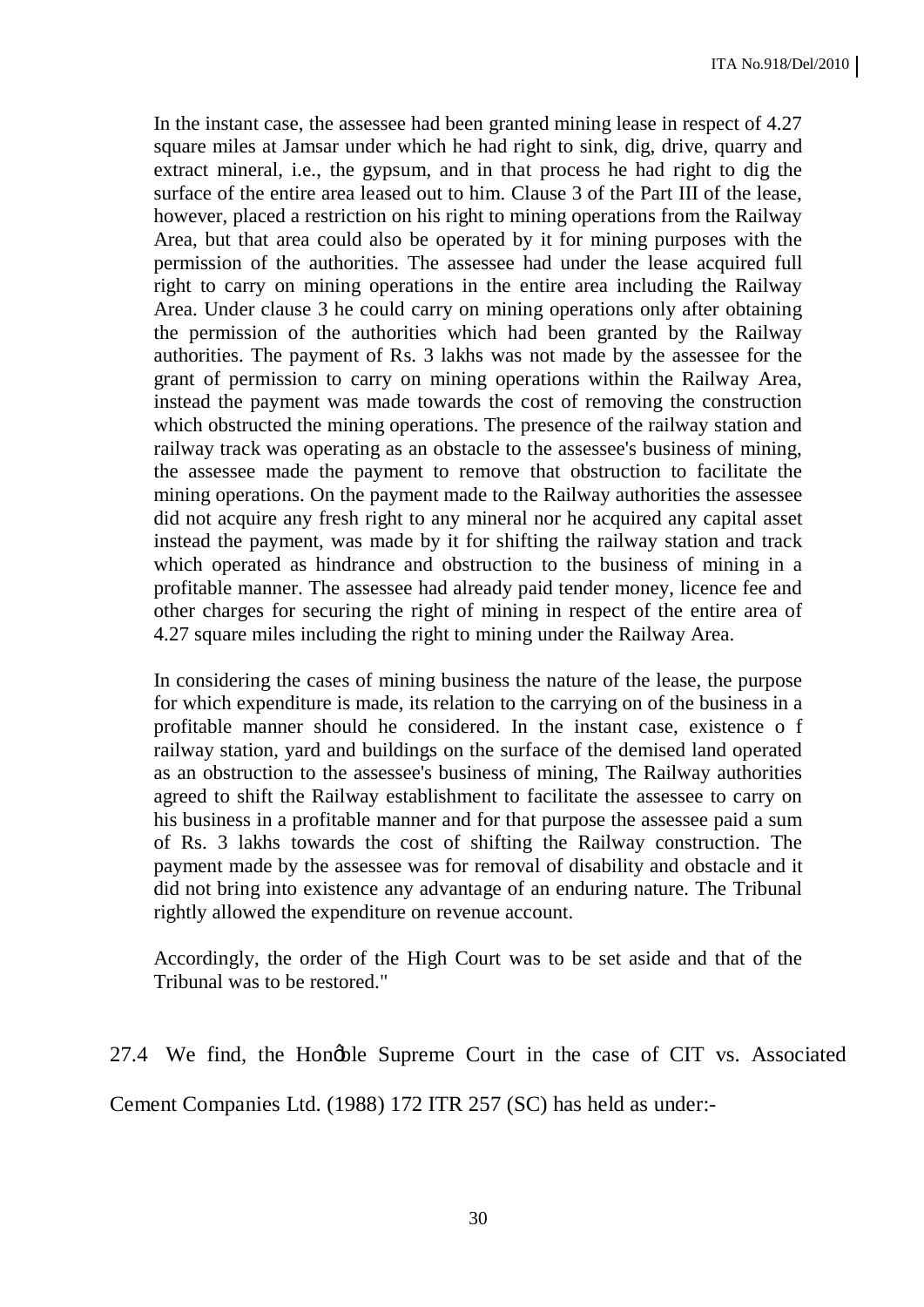"In the case of Empire Jute Co. Ltd. v. CIT [1980] 124 ITR 1. the Supreme Court observed that there may be cases where expenditure, even if incurred for obtaining an advantage of enduring benefit, may. nonetheless, be on revenue account and the cost of enduring benefit may break down. What is material to consider is the nature of the advantage in a commercial sense and it is only where the advantage is in the capital field that the expenditure would be disallowable on an application of this test. If the advantage consists merely in facilitating the assessee's trading operations or enabling the management and conduct of the assessee's business to be carried on more effectively or more profitably while leaving the fixed capital untouched, the expenditure would be on revenue account even though the advantage may endure for an indefinite future. In the instant case, the advantage which was secured by the assessee by making the expenditure in question was the securing of absolution or immunity from liability to pay municipal rates and taxes under normal conditions for a period of 15 years. If these liabilities had to be paid, the payments would have been on revenue account and, hence, the advantage secured was in the Field o f revenue and not capital. Further, as a result of the expenditure incurred, there was no addition to the capital assets o f the assessee and no change in its capital structure. The pipelines, etc., which might have been regarded as capital assets and which came into existence as a result of the expenditure incurred did not belong to the assessee but to the Municipality. In these circumstances, applying the principles laid down in Empire Jute Co. Ltd.'s case (supra), the impugned expenditure was clearly liable to be allowed as deduction from the profits under section  $70(2)(xy)$ ."

#### 27.5 We find, the Hongble Supreme Court in the case of CIT vs. Ashok Leyland

Ltd. (1972) 86 ITR 549 (SC) has held as under:-

"It has been laid down in a number of decision that when an expenditure is made with a view to bringing into existence an asset or an advantage for the enduring benefit of a trade, there is good reason (in the absence of special circumstances leading to the opposite conclusion] for treating such an expenditure as property attributable not to revenue but to capital.

From the facts found in the instant case it was clear that the managing agency was terminated on business considerations and as a matter of commercial expediency. There was no basis for holding that by terminating the managing agency, the company acquired any enduring benefit or any income yielding asset. It is true that by terminating the services of the managing agents, the company not only saved the expense that it would have had to incur in the relevant previous year but also for few more years to come. It would not be correct to say that by avoiding certain business expenditure, the company could be said to have acquired enduring benefits or acquired any income yielding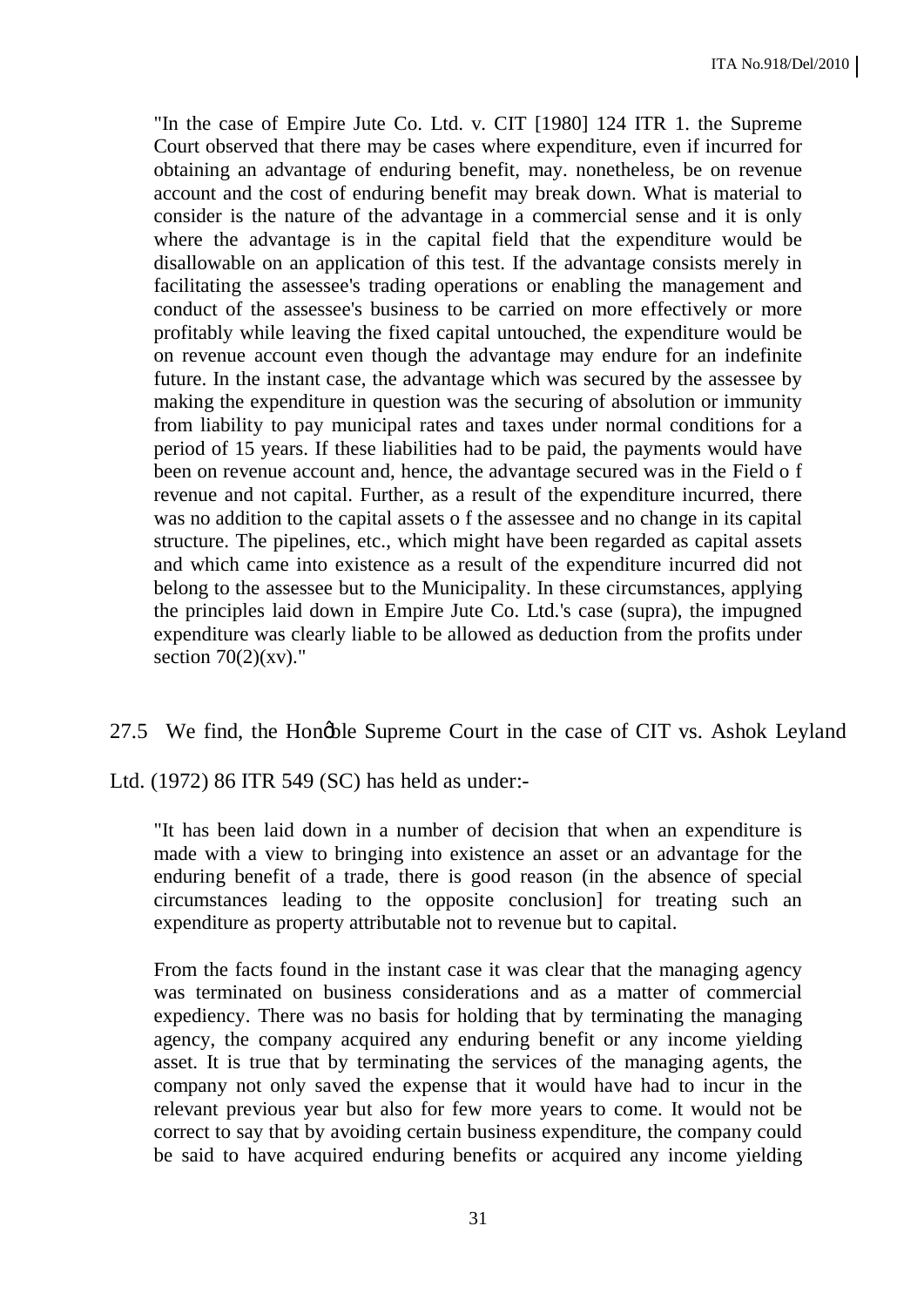asset. Thus, the compensation paid for termination of the services of the managing agents was a revenue expenditure."

#### 27.6 The Hongble Delhi High Court in the case of Airport Authority of India vs.

CIT (2012) 340 ITR 407 (Del) has held as under:-

"Applying the test laid down in CIT v. J.K. Synthetics Ltd. [2009] 309 ITR 371 / 176 Taxman 355 (Delhi) as well as the ratio of Bikaner Gypsums Ltd. v. CIT [1991] 187 ITR 39/[1990] 53 Taxman 279 (SC) to the facts of instant case, a conclusion would be that the expenditure in question by the assessee was revenue in nature. It is not in dispute that the land belongs to the assessee. Certain encroachers in all these airports had encroached upon the part of the land, in the schemes formulated by the Government for removal of these encroachers and rehabilitate them at other places, if the assessee had paid the amount, that amount is not for acquisition of new assets. The payment was made to facilitate its smooth functioning o f the business, i.e.. in relation to carrying on the business in a profitable manner. [Para 13]

Therefore, such an expenditure, if incurred by the assessee, would be on revenue account and is not capital in nature. [Para 14]

The Tribunal, however, proceeded to discuss the case on the basis that only a provision for such an expenditure was made and in fact there was no payment made in the assessment year(s) in question. It, thus, went on to determine whether it was a contingent liability to be accrued at a future date on the happening of certain events. The Tribunal first observed that the liability was not statutory in nature, if at all, it was contractual. Thereafter, it addressed the issue as to whether the liability was contractual in nature and was capable of fair ascertainment Taking note of Bikaner Gypsums Ltd. (supra ], the Tribunal held that such an expenditure, if incurred in the year, would be revenue in nature. [Para 15]

However, the Tribunal stated that no such liability had been incurred or crystallized, it. held that though various meetings had taken place between the assessee and the Government, apart from making certain recommendations and estimating the likely expenditure, no agreement came into existence between the assessee and the hutment dwellers with or without the involvement of any third party and as no agreement between the assessee and hutment dwellers has been f led, no legally enforceable liability was fastened on the assessee in relevant year and, therefore, even under mercantile system of accounting, the assessee is not entitled to deduct the impugned amount simply because a provision was made. The Tribunal also took note of the submission of the assessee that it had, in fact, released a payment of Rs. 16.01 crore, but rejected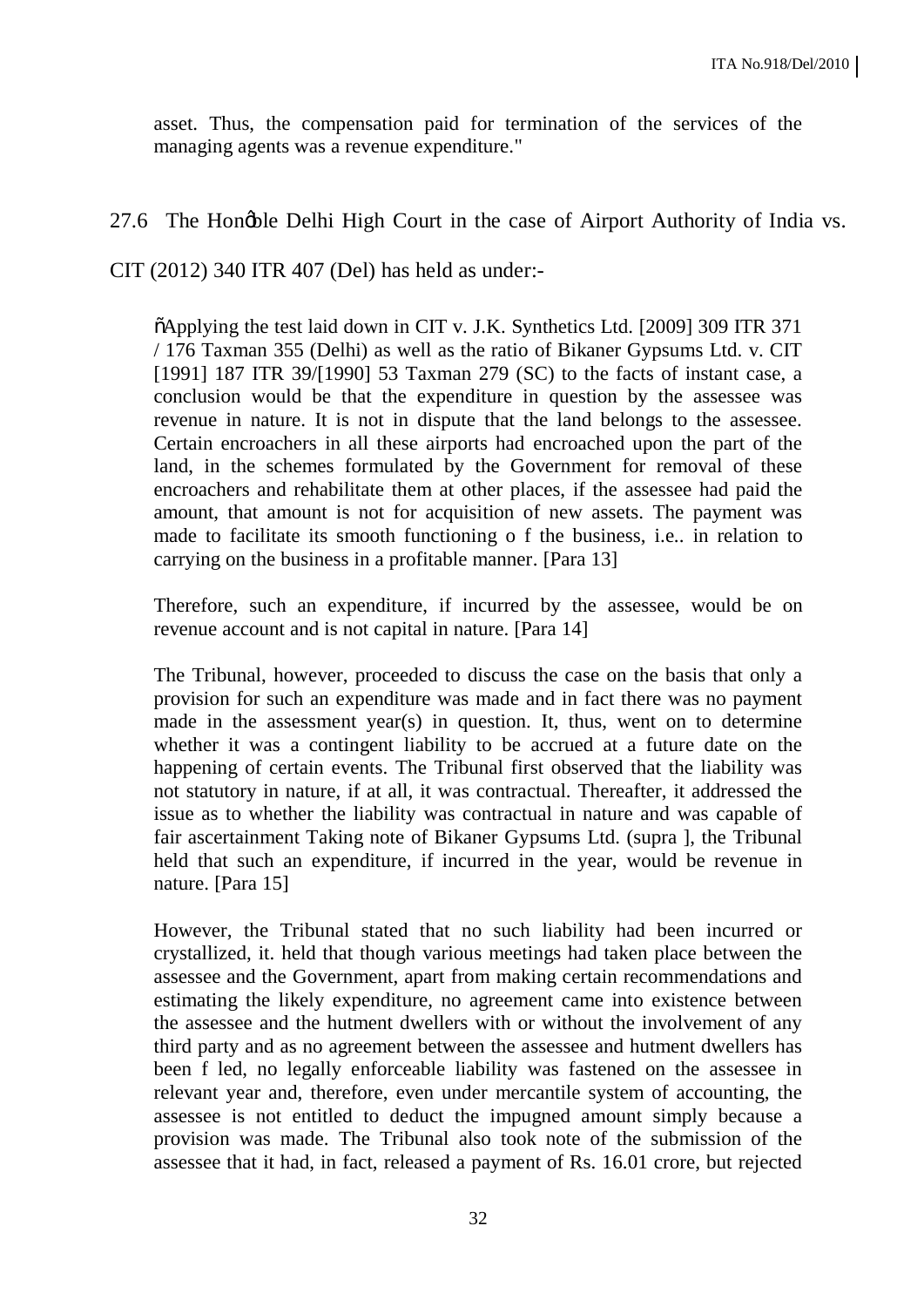this plea on the ground that the date of release of the money and the person to whom the money had been paid had not been stated. [Para 16]

No doubt, having regard to the judgment of the Supreme Court in Bharat Earth Movers v CIT [2000] 112 Taxman 61, which laid down that the liability should have been actually incurred in the year and it should be capable of reasonable ascertainment, the assessee is to prove that such a liability bad actually been incurred and was capable of reasonable ascertainment, A finding of fact is arrived at that no such ascertainment of liability could be proved by the assessee. To that extent, the order of the Tribunal cannot be faulted with. However, it would be necessary to mention at this stage that certain documents were produced to show that amount of Rs.16,01 crores in the assessment year 1998-99 was, in fact, paid and similar amounts were paid in other years as well. Once it is held that such amounts are paid, these are admissible deductions being revenue in nature. The deduction would be allowed by the Assessing Officer only after the assessee furnishes proof of having made such a payment in the different assessment years in question, [Para 17]

The criteria laid down by the Tribunal that for admissibility of the expenditure there has to be an agreement between the assessee and the hutments dweller is clearly wrong. It is a matter of record that in these schemes no such agreement is actually arrived at between the persons who make the payment like the assessee herein and the hutments dwellers. Therefore, even if in a given case the assessee is able to show that, rehabilitation scheme was formulated by the Government and the assessee as beneficiary was asked to make the payment under the said scheme, that would be sufficient evidence to claim the deduction of expenditure as held by the Supreme Court in Bikaner Gypsums Ltd. (supra ). However, it is found that in the instant case, a finding of fact is recorded by the Tribunal that no such scheme could be furnished by the assessee for which the assessee was supposed to make the provision. To that extent, therefore, the Tribunal is correct in its view. At the same time, following Bikaner Gypsums Ltd. (supra), this finding has become irrelevant as the deductions on the basis of actual payment, are to be allowed. [Para 18]."

27.7 We find, the Hongble Gujarat High Court in the case of CIT vs. UTI Bank

Ltd. (2013) 32 taxmann.com 282 (Gujarat) has held as under:-

"3. Question 2 is with respect to the certain expenditure to the tune of Rs. 6 lacs approximately. The Tribunal observed as under:

 $647$ . We have heard the rival contentions and perused the material on record. The factual matrix or the case is that the assessee had contracted with landlord to take a premise on lease for opening its branch though no formal agreement with the landlord was entered into. Based on the understanding, the landlord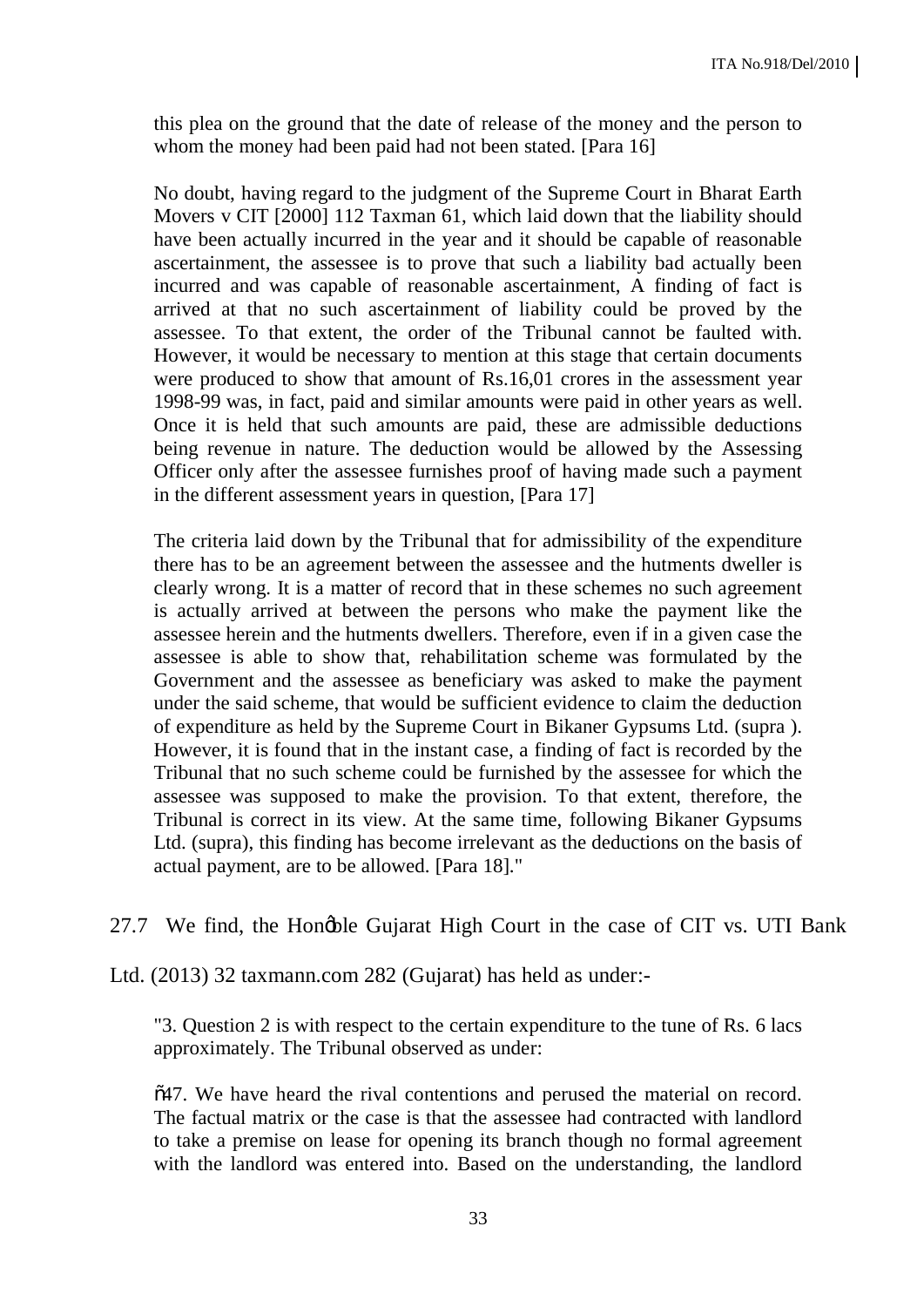had started the construction of the premises as per the requirement of the assessee. Before the construction was completed the assessee came to know of the proposed construction of overbridge over the said property. The assessee was of the view that overbridge will cause hindrance to conduct the business and services. Accordingly it decided to terminate the understanding with the landlord. Based on the negotiation and understanding, the assessee agreed to compensate the landlord for the work done it by paving the compensation and the landlord agreed to withdraw all the claims against the assessee. Accordingly the assessee compensated the landlord by making a payment of Rs. 6 lacs in full and final settlement of all its claims. The aforesaid facts are not disputed by the Revenue. From the facts it is clear that the transaction in respect of which the compensation was paid arose during the course of business and was for the purpose of business. The expense has been incurred by the assessee to protect its interest and in lieu of the claims that could have been raised by the landlord. The incurring of eexpenditure has not been doubted by the Revenue. The Apex Court in case of J.K, Wollen v. CIT [19691 72 ITR 612 (SC) has held that in applying the test of commercial expediency for determining whether an expenditure was wholly and exclusively laid out for the purpose of the business, reasonableness of the expenditure has to be adjudged from the point of view of the businessman and not of the IT Department. In view of the aforesaid facts and respectfully following the Apex Court we are of the view that the disallowance made by the AO was rightly deleted by CIT(A) and it does not call for any interference. In the result, this ground of the Revenue is rejected."

4, No question of law arises. Tax appeal is, therefore, dismissed."

#### 27.8 We find, the Hongble Karnataka High Court in the case of CIT vs. Motor

Industries Co. Ltd. (1997) 223 ITR 112 (Karnataka) has held as under:-

"Far from stating that the agreement was a step in implementation of the protocol it did not even make a reference to the same. This circumstance was significant looking to the fact that the protocol and the agreement were executed within a short span of less than 3 months apart, if the intention of the parties was to take only a step in aid of the implementation of the protocol there was no reason why the agreement should not have specifically said so. Prom a reading of the relevant clauses of the agreement it was apparent that the agreement did not recognise GEC's right to continue with the distributorship work beyond February 1977, no matter the protocol in principle recognised such a right. Further, a plain reading of clause 13 of the agreement showed that all agreements, whether verbal or written, subsisting between the parties immediately prior to the date of the agreement, relating to the sate and purchase of the products or otherwise, were specifically superseded and the assessee absolved of the liability of whatever kind for damages or otherwise arising out of the same. Apart from the fact that the language employed in clause 13 did not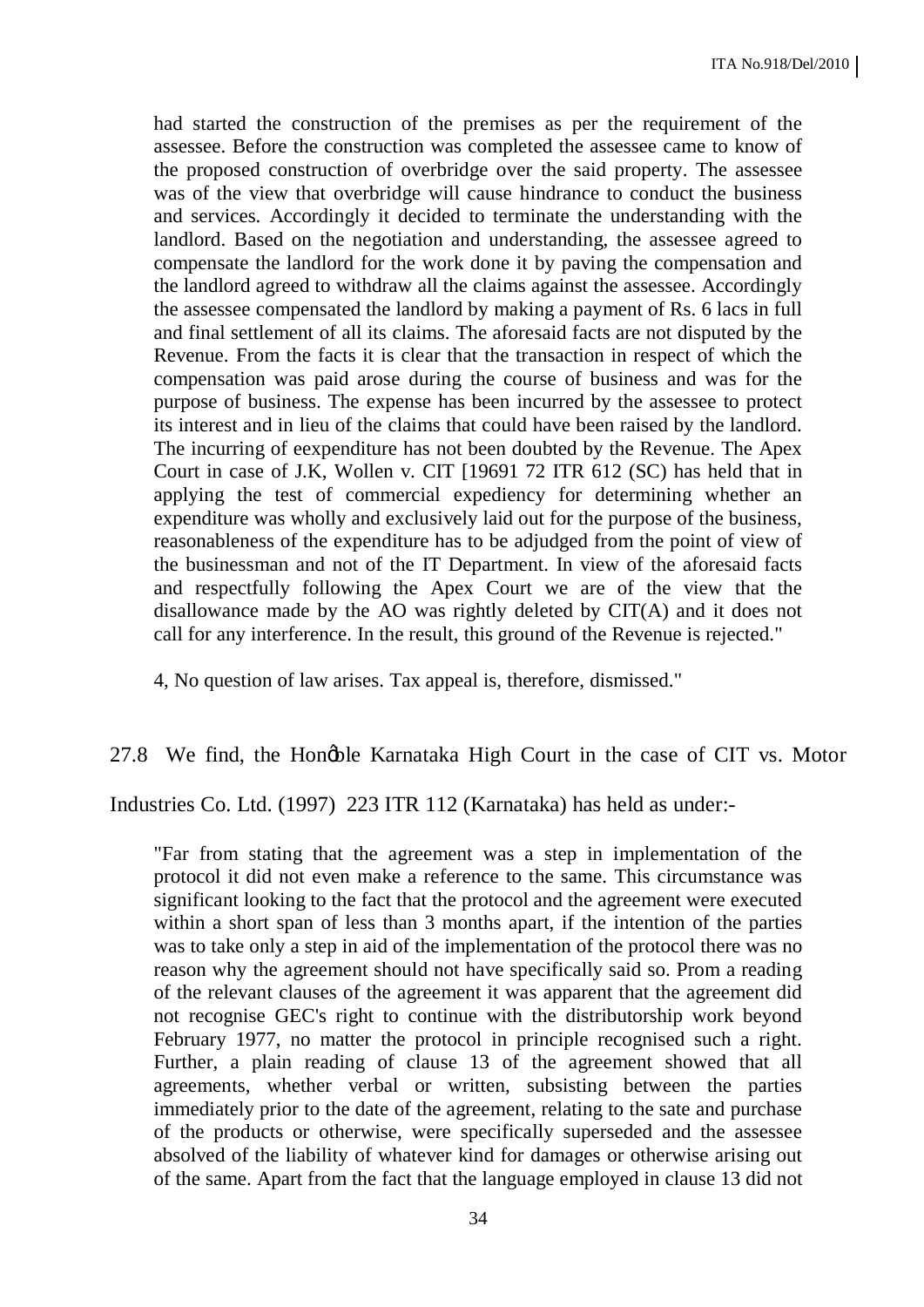admit of any exception in favour of any agreement, whether in the form of a protocol or otherwise, there was nothing to indicate that the protocol which too was broadly speaking, an agreement between the parties, was saved from overriding provisions of the agreement. The fact that similar provisions existed in the agreement earlier executed between the parties in the year 1967 too was no ground for ignoring the said provision or treating it as redundant. It is also pertinent to mention that except for the agreement of the year 1967 and the protocol dated 28-1-1972 there was no other agreement between the parties, whether oral or written, which could be superseded or was meant to be nullified by incorporating a provision like clause 13. It followed, therefore, that the protocol dated 28-1-1972 did not survive the rigours of clause 13 of the 1972 agreement and was, therefore, non est, as on the date the payment in question was made by the assessee.

For an expenditure to be an an allowable deduction under section 37, it is necessary that the same is laid out, or expended wholly and exclusively for the purpose of the business or profession and is not in the nature of a capital expenditure. The Act does not define the expression 'Capital expenditure  $\alpha$  The line of demarcation between what is a capital expenditure and what is not is so thin that it is often possible in a large number of cases to take either one of the views.

In the instant case, what the assessee achieved by making the payment was the removal of the restrictions under which it was carrying on the business in the sale of the manufactured products. The payment made by the assessee did not make any augmentation in the profit making structure hut simply brought about a change in the process by which the organisation operated or facilitated such operation. The finding returned by the Tribunal was that the assessee had taken a bona fide commercial decision to make the payment of the amount in question for otherwise it would have been faced with protracted litigation causing disruption in the distribution of its products. The Tribunal had found that the GEC had been operating in this territory for over 20 years and due to its dominance in the area was in a position to seriously prejudice the assessee  $\alpha$ business if the distributorship were to be prematurely terminated without compensation. It had further held that the bona fides behind the decision taken by the assessee were established by the subsequent events, according to which, as against a projected profit at Rs. 1.50.000 the company made an actual profit at Rs. 1.96.000. With the said findings in the background, it was difficult to see how the view taken by the Tribunal could be said to be in any way erroneous. Thus, while the protocol dated 28-1-1972 stood superseded and the agreement itself did not entitle the GEC to insist upon a renewal with the result that strictly speaking GEC may not have had any legal claim against the assessee, yet in order to ensure a smooth transition from marketing through a sole distributor to a marketing by the company itself, the payment made to the erstwhile distributor was sufficiently justified by the considerations of commercial expediency. The payment was made without, touching the assessee fixed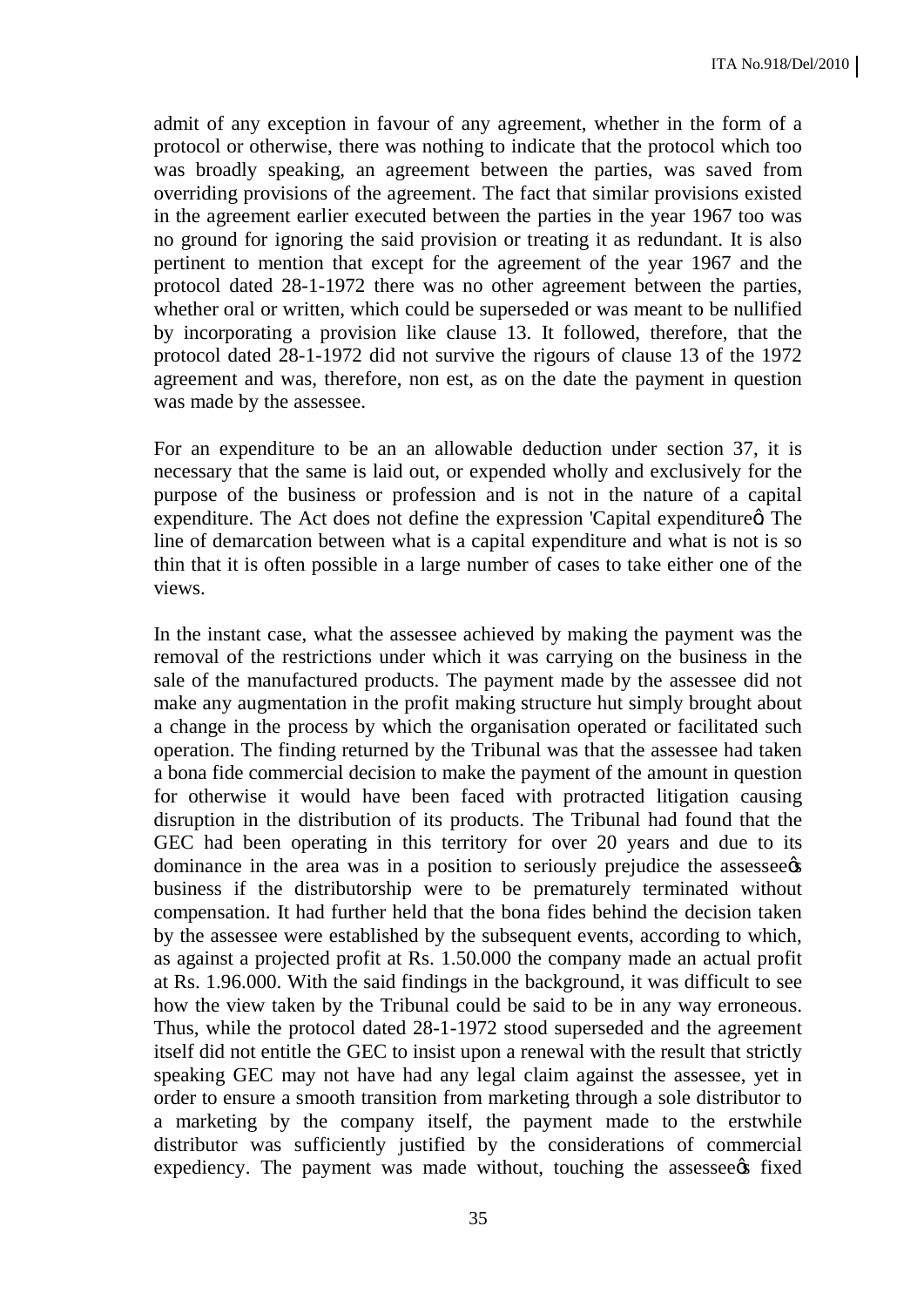capital and only with a view to accelerating the take over of the GEC $\alpha$  territory. It was a payment which the assessee made for terminating a disadvantageous commercial relationship with GEC which relationship even though non¬existent on a true and strictly legatistic view of the matter was nevertheless, believed by the parties to be subsisting in a greater or lesser measure. From the point of view of the assessee the payment was considered expedient to remove a restriction in its right to operate in northern territory without any let or hindrance from the erstwhile sole distributor.

In view of the above, the Tribunal was right in holding that the payment of Rs, 99 lakhs by the assessee to GEC was an allowable deduction under section 37."

27.9 We find, the Hongble Bombay High Court in the case of CIT vs. Sales

Magnesite (P) Ltd. (1995) 214 ITR 1 (Bombay) has held as under:-

"To hold it to he an expenditure allowable as a deduction under section 37, it is not essential that it should be necessary, legally or otherwise, to incur the same or that it should directly and immediately benefit the business of the assessee. Even expenditures incurred voluntarily on the ground of commercial expediency and in order indirectly to facilitate the carrying on of the business would be deductible under this section. The question whether it is necessary for commercial expediency or not is a question that has to be decided from the point of view of the businessman and not by the subjective standard of reasonableness of the revenue.

It was clear that the payment of the compensation made by the assessee to its erstwhile sole, selling agents for loss of sole selling agency was allowable as a deduction under section 37 in computation of the income of the assessee. The Tribunal, on consideration of the totality of the facts and circumstances the case, had come to a clear finding of fact that the payment was dictated by commercial expediency. This finding of fact having not been challenged on the ground of perversity or the like, it was not open to the revenue to contend that the payment of compensation by the assessee was not for business consideration but was a payment for extra commercial consideration.

On facts also there did not appear to be anything wrong or unusual in the payment of compensation to the sole selling agents for loss of office which they had been holding for more than three decades and claiming deduction of the same in computation of its total income. Therefore, the amount of compensation paid was allowable as deduction under section 37(1)."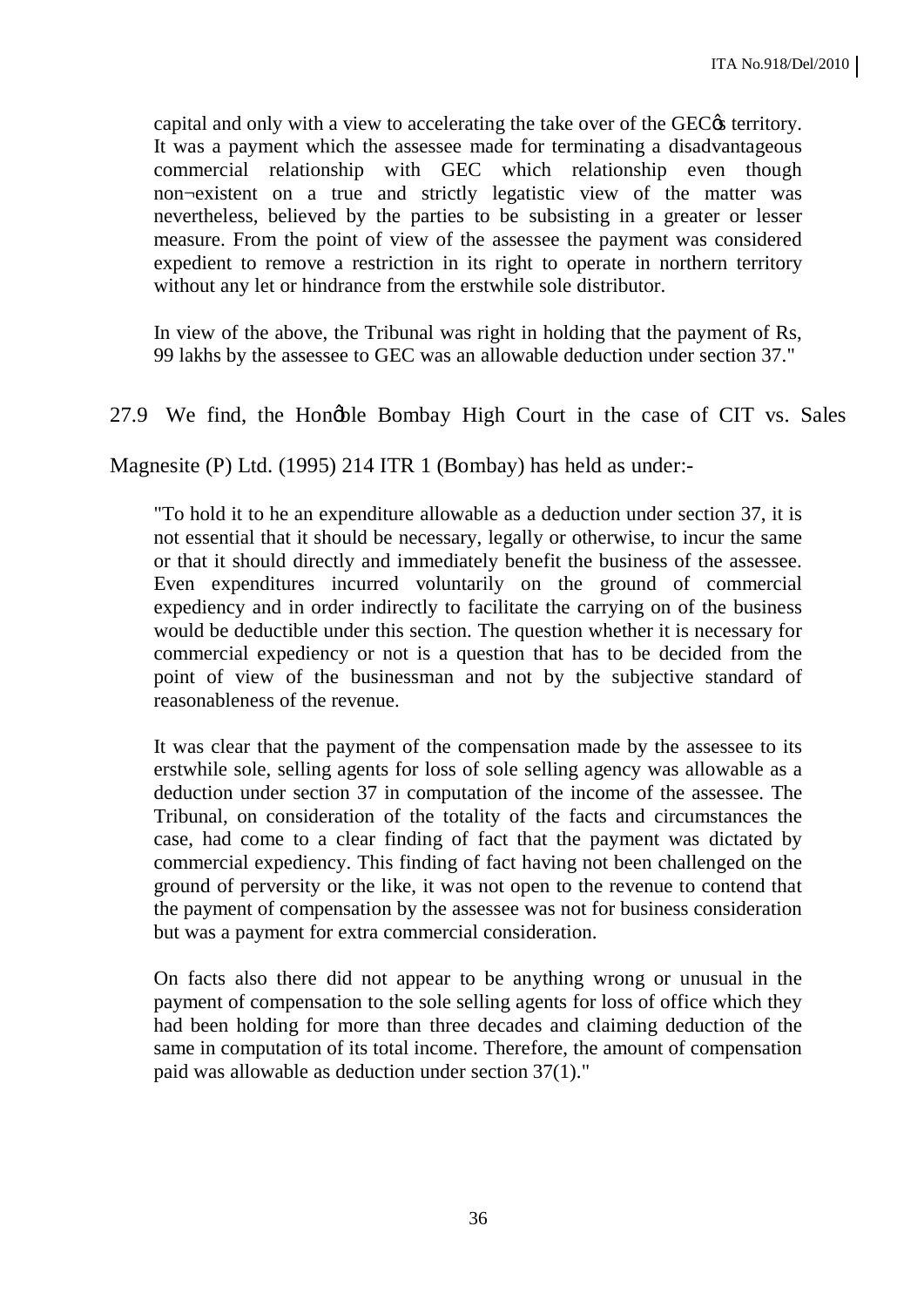#### 27.10 We find, the Hongble Calcutta High Court in the case of CIT vs. Auto

Distributors Ltd. (1994) 210 ITR 222 (Calcutta) has held as under:-

"The assessee was all along holding FIRPO building on leasehold basis. It was the assessee who had let out a portion of the first floor of the said premises to Mr. C. This tenancy had also been revoked by Mr. C subsequently. The Textile Mills to which Mr. C had let out the said portion had no privity of contract with the assessee. The assessee did not acquire any leasehold rights in FIRPO building by making the payment to the Textile Mills. The assesses was in fact, already holding such leasehold rights. By making payment to the Textile Mills assessee was only able to remove the unauthorised occupants creating an impediment to the commercial exploitation of the lease right.

If the assessee-company had taken legal proceedings against the Textile Mills, it would have incurred huge legal expenses and substantial time might have been spent in getting the leasehold premises vacated. By making payment of Rs. 6.96 lakhs, the assessee was able to remove the Textile Mills forthwith and to let out the very same space to a bank at a much higher rent and also received substantial deposits from the new tenant. These facts clearly supported the case of the assessee that the expenditure in question was a revenue expenditure and was laid out wholly and exclusively for the purpose of business of letting of properties. The assessee did not acquire any new asset right or advantage of an enduring nature bv making the said payment.

Therefore, the Tribunal was justified in holding that the payment of Rs. 6.96 lakhs was an allowable business expenditure."

27.11 We find, the Hongble Calcutta High Court in the case of CIT vs. Peico

Electronics & Electricals (1992) 107 CTR Cal 240, has held as under:-

 $\tilde{\sigma}$ . The reason was that the assessee company could not carry on business with M/s. Vulcan industries and that such agreement was creating onerous burden on the assessee company. Therefore, by making a lump sum payment the assessee company wanted to get rid of this onerous burden.

4. The Tribunal, on the contrary, found that the assessee by paying the amount did not get any benefit of enduring nature. The payment was made as a result of this business expediency and to cut short losses which the assessee was to incur in the event, of continuation of the agreement and ultimately, the Tribunal was of the view that the assessees expenditure was revenue in nature. In his case the expenditure incurred for termination of the agreement was to avoid commercial inconveniences occurring in future. The payment that was made under the agreement was of revenue nature and after the agreement was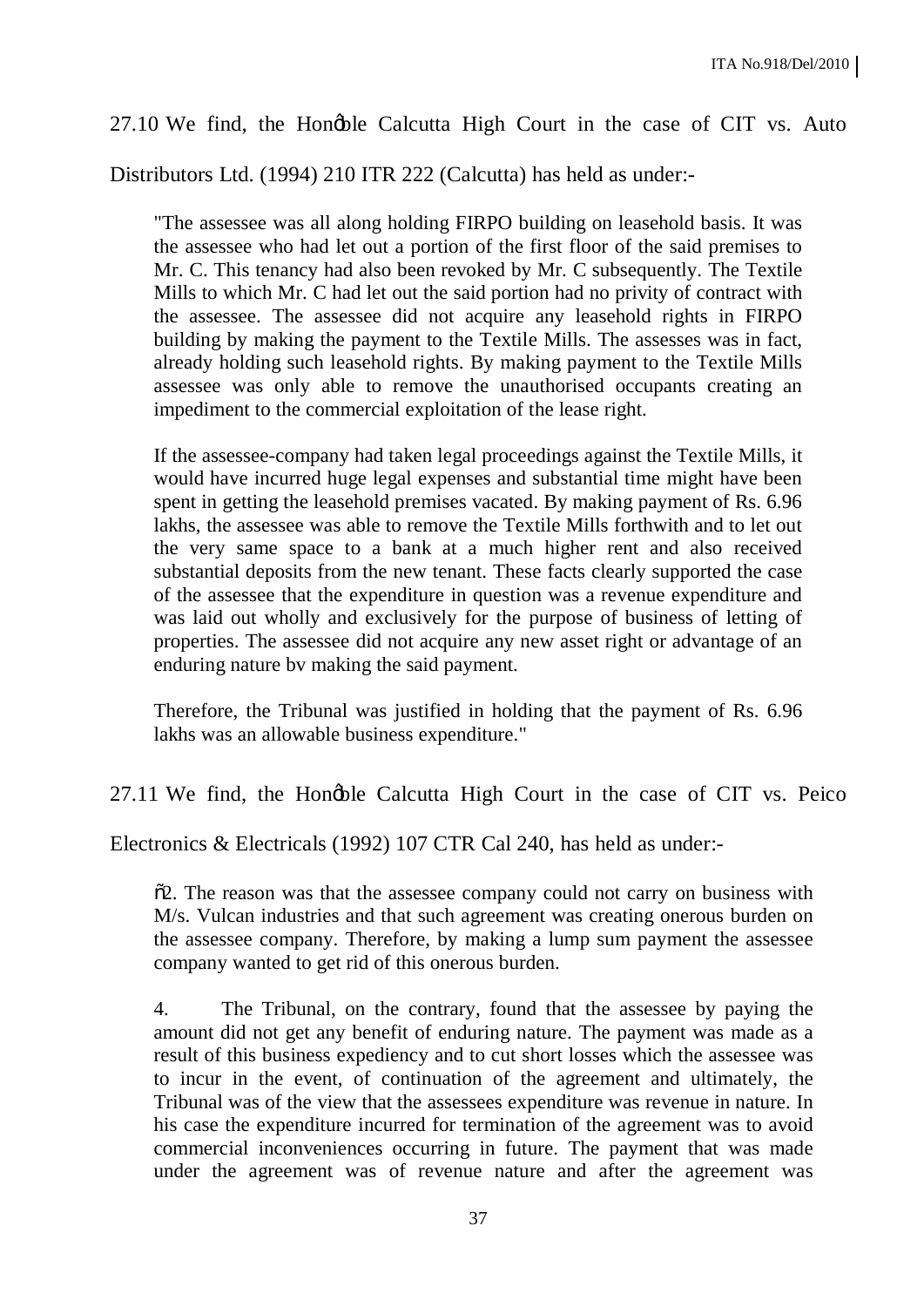terminated, the payment that was made, did not bring into existence any capital of enduring nature. The whole expenditure was on the revenue account.

The contract was entered into in course of the usual business and the termination was made as the assessee thought it as the business prudence required it When such a termination was made and such usual termination compensation was paid, this termination did not affect in any manner whatsoever the frame work of the business as also the pattern of the business of the assessee.

27.12. We find, the Hongble Supreme Court in the case of the CIT vs. Ashok

Leyland Ltd. report in (1972) 86 ITR 549 (SC) observed as follows:

"There is no doubt that, as a result of the termination of the services of the managing agents, the company got rid of its liability to pay office allowance as well as the commission it was required to pay under the Managing Agency Agreement not only during the accounting year hut also for a few years more, The expenditure thus saved undoubtedly swelled the profits of the company. From the facts found it is clear that the managing agency was terminated on business consideration and as a matter of commercial expediency. There is no basis for holding that by terminating the managing agency. the company acquired any enduring benefit for any income yielding asset. It is true that by terminating the services of the managing agents. the company not only saved the expense that it would have had to incur in the relevant previous year but also for few more years to come. It will not be correct to say that bv avoiding certain business expenditure, the company can be said to have acquired enduring benefits or acquired any income yielding asset."

27.13. The Supreme Court in that judgment noted with approval the decision of the

Court of Appeal in the case of G. Scammell & Nephew Ltd. vs. Rowles (l940) 8

ITR (Suppl. 41 (CA) as follows:

"The Court of Appeal held that the expenditure incurred for the termination of a trading relationship in order to avoid losses occurring in the future through that relationship, whether pecuniary losses or commercial inconveniences, is just as much for the purposes of the trade as the making or the carrying into effect, of a trading agreement."

Accordingly, the question referred by the Department is answered in the affirmative and in favour of the assessee."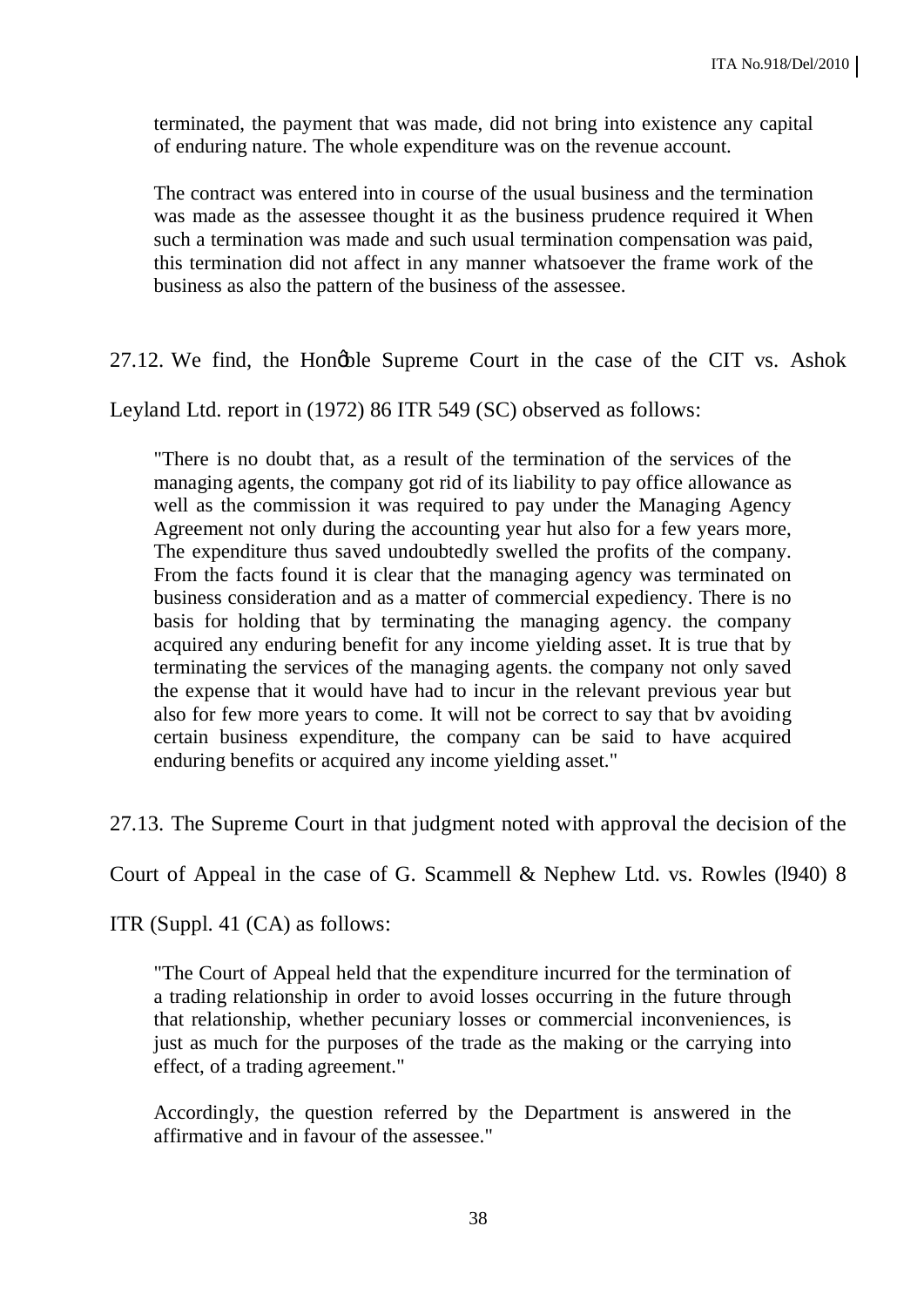#### 27.14 The Hongble Delhi High Court in the case of CIT vs. B.L. Dhingra  $\&$  Sons

(1985) 153 ITR 167 (Del), has held as under:-

"The true nature of the impugned payment was repeated in the said clause of the agreement which said that it was made in order to compensate the vendors during the intervening period, namely, from the date of the handing over of the cinema property to the assessee to the registration of the sale deed. This compensation was in respect of the non-payment of the balance of the sale consideration. The impugned payment was made to procure, extension of time for performance of the complete agreement of and payment, of the balance consideration. If the requisite amount of consideration had been borrowed by the assessee from a stranger, then interest paid thereon would have been permissible. The impugned payment was incidental to the running of the cinema during the aforesaid intervening period. The payment, was calculated to effect from a practical and business point of view a small expenditure as against the retention of the balance of sale consideration after being put into possession of the entire cinema property. Thus, it was relatable to the use of the money representing the unpaid balance of consideration kept back by the assessee. Further, by making this payment the assessee had not acquired any new asset or an advantage for the enduring benefit of the business. Consequently, the Tribunal had rightly allowed the impugned payment as a revenue expenditure."

27.15 We find, the Hongble Supreme Court in the case of L.H. Sugar Factory & Oil

Mills (P) Ltd. vs. CIT (1980) 125 ITR 293 (SC), has held as under:-

"If the advantage consists merely in facilitating the assessee to business operations or enabling management and conduct of the assessee's business to be carried on more efficiently or more profitably while leaving the fixed capital untouched, the expenditure would be on revenue account, eyen though the advantage may endure for in indefinite future. In the present case, no doubt the advantage secured for the business of the assessee was of a long duration inasmuch as it would lust so long as the roads continued to be in motorable condition, but it was not an advantage in the capital field, because no tangible or intangible assset was acquired by the assessee, nor was there any addition to or expansion of the profit-making apparatus of the assessee. The amount of Rs. 50,000 was contributed by the assessee for the purpose of facilitating the conduct of the business of the assessee and making it more efficient and profitable and it was clearly an expenditure on revenue account"